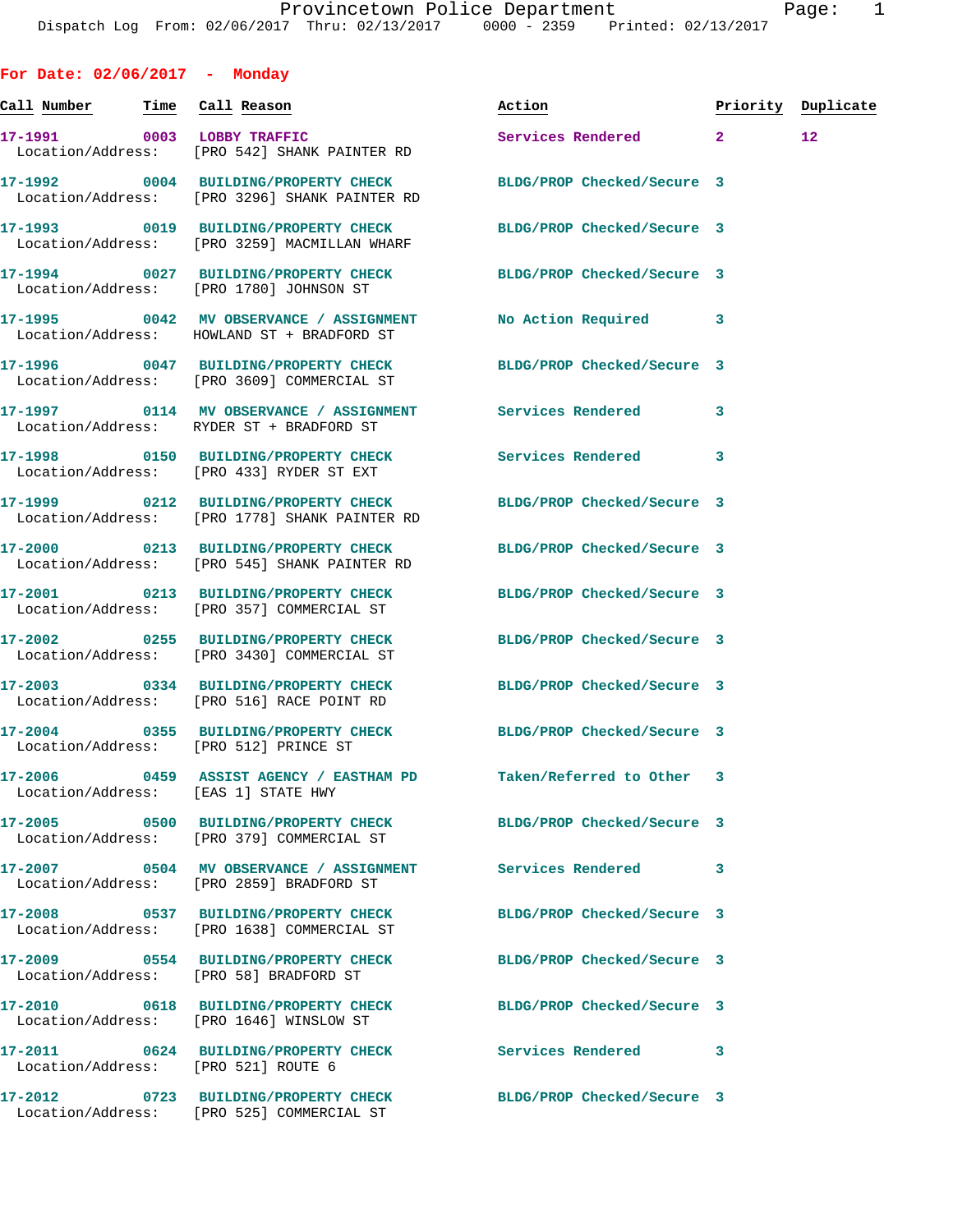|                                                              | Provincetown Police Department Page: 2<br>Dispatch Log From: 02/06/2017 Thru: 02/13/2017 0000 - 2359 Printed: 02/13/2017 |                            |              |
|--------------------------------------------------------------|--------------------------------------------------------------------------------------------------------------------------|----------------------------|--------------|
| Location/Address: [PRO 571] ALDEN ST                         | 17-2013 0730 BUILDING/PROPERTY CHECK Services Rendered 3                                                                 |                            |              |
|                                                              | 17-2014 0755 BUILDING/PROPERTY CHECK Services Rendered 3<br>Location/Address: [PRO 3296] SHANK PAINTER RD                |                            |              |
| Refer To Arrest: 17-14-AR                                    | 17-2016 0757 SERVICE CALL/COURT Taken/Referred to Other 3<br>Location/Address: [PRO 542] SHANK PAINTER RD                |                            |              |
|                                                              | 17-2015 0758 BUILDING/PROPERTY CHECK Services Rendered<br>Location/Address: [PRO 3670] SHANK PAINTER RD                  |                            | $\mathbf{3}$ |
|                                                              | 17-2017 0813 SERVICE CALL/SCHOOL Services Rendered<br>Location/Address: [PRO 569] WINSLOW ST                             |                            | $\mathbf{3}$ |
|                                                              | 17-2018 0856 BUILDING/PROPERTY CHECK Services Rendered<br>Location/Address: [PRO 75] CAPTAIN BERTIES WAY                 |                            | 3            |
|                                                              | 17-2019 0857 ANIMAL CALL CALL GONE ON ARRIVAL<br>Location/Address: BRADFORD ST EXT + PILGRIM HEIGHTS RD                  |                            | $\mathbf{2}$ |
|                                                              | 17-2020 0919 ASSIST AGENCY / MUTUAL AID Taken/Referred to Other 3<br>Location/Address: [PRO 396] COMMERCIAL ST           |                            |              |
|                                                              | 17-2021 1006 BUILDING/PROPERTY CHECK Services Rendered 3<br>Location/Address: [PRO 2540] RACE POINT RD                   |                            |              |
|                                                              | 17-2022 1022 BUILDING/PROPERTY CHECK Services Rendered<br>Location/Address: [PRO 3430] COMMERCIAL ST                     |                            | 3            |
|                                                              | 17-2023 1026 BUILDING/PROPERTY CHECK Services Rendered<br>Location/Address: [PRO 525] COMMERCIAL ST                      |                            | 3            |
|                                                              | 17-2024 1038 MV OBSERVANCE / ASSIGNMENT Services Rendered<br>Location/Address: BRADFORD ST + STANDISH ST                 |                            | 3            |
|                                                              | 17-2030 1100 SERVICE CALL/COURT Services Rendered<br>Location/Address: [PRO 542] SHANK PAINTER RD                        |                            | $\mathbf{3}$ |
| Location/Address: COMMERCIAL ST                              | 17-2025 1126 PARKING COMPLAINT / GENERAL Citation/Warning Issued 3                                                       |                            |              |
|                                                              | 17-2026 1219 BUILDING/PROPERTY CHECK Services Rendered<br>Location/Address: [PRO 3259] MACMILLAN WHARF                   |                            | 3            |
|                                                              | 17-2027 1224 SERVICE CALL<br>Location/Address: [PRO 1380] FRANKLIN ST                                                    | Services Rendered          | 3            |
|                                                              | 17-2028 1231 BUILDING/PROPERTY CHECK<br>Location/Address: [PRO 526] RYDER ST EXT                                         | Services Rendered          | 3            |
|                                                              | 17-2029 1236 COMPLAINT<br>Location/Address: [PRO 1189] COMMERCIAL ST                                                     | <b>Services Rendered</b>   | 3            |
| Location/Address: [PRO 2521] ROUTE 6                         | 17-2031 1329 MV OBSERVANCE / ASSIGNMENT Services Rendered 3                                                              |                            |              |
| 17-2032 1351 MV STOP<br>Location/Address: [PRO 2513] ROUTE 6 |                                                                                                                          | <b>VERBAL WARNING</b>      | 3            |
|                                                              | 17-2033 1519 PARK, WALK & TALK 1998 Services Rendered<br>Location/Address: [PRO 285] COMMERCIAL ST                       |                            | $\mathbf{2}$ |
|                                                              | 17-2034 1846 BUILDING/PROPERTY CHECK BLDG/PROP Checked/Secure 3<br>Location/Address: [PRO 530] SHANK PAINTER RD          |                            |              |
|                                                              | 17-2037 1915 PARK, WALK & TALK<br>Location/Address: [PRO 105] COMMERCIAL ST                                              | Services Rendered          | $\mathbf{2}$ |
|                                                              |                                                                                                                          | BLDG/PROP Checked/Secure 3 |              |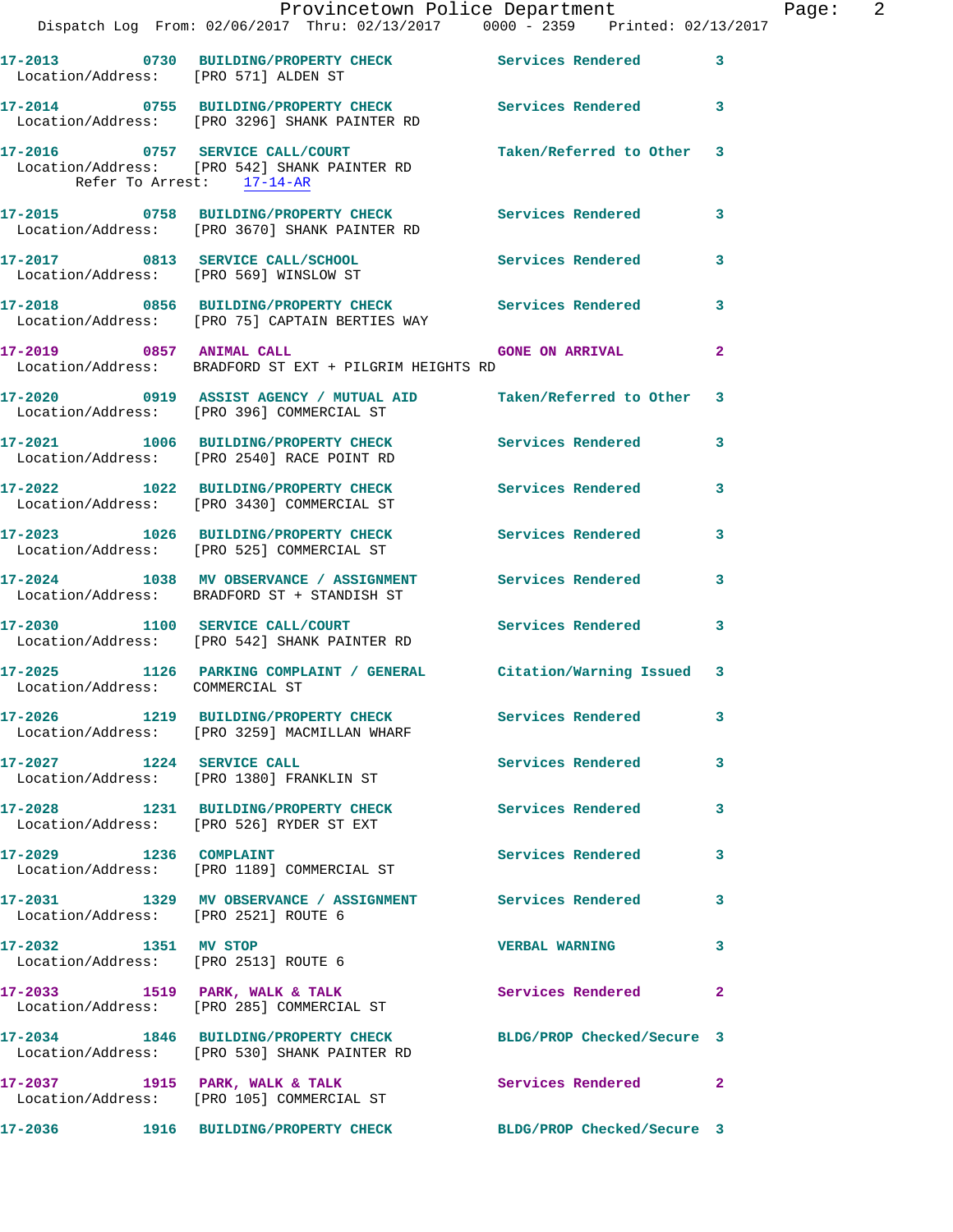|                                                        | Dispatch Log From: 02/06/2017 Thru: 02/13/2017 0000 - 2359 Printed: 02/13/2017                                   | Provincetown Police Department | Page: 3        |
|--------------------------------------------------------|------------------------------------------------------------------------------------------------------------------|--------------------------------|----------------|
|                                                        | Location/Address: [PRO 530] SHANK PAINTER RD                                                                     |                                |                |
|                                                        | 17-2038 1928 MV OBSERVANCE / ASSIGNMENT<br>Location/Address: HIGH POLE HL + BRADFORD ST                          | <b>Services Rendered</b>       | $\mathbf{3}$   |
| 17-2039 1947 VERBAL LIGHTS                             | Location/Address: [PRO 2520] PRINCE ST                                                                           | <b>VERBAL WARNING</b>          | 3              |
| 17-2040 2011 PARKED MV'S<br>Location/Address: RYDER ST |                                                                                                                  | <b>Services Rendered</b>       | $\overline{2}$ |
|                                                        | 17-2041 2021 BUILDING/PROPERTY CHECK<br>Location/Address: [PRO 1778] SHANK PAINTER RD                            | BLDG/PROP Checked/Secure 3     |                |
|                                                        | 17-2042 2036 VERBAL MISSING DECAL<br>Location/Address: [PRO 182] COMMERCIAL ST                                   | <b>VERBAL WARNING</b>          | $\mathbf{3}$   |
|                                                        | 17-2043 2039 PARK, WALK & TALK<br>Location/Address: [PRO 105] COMMERCIAL ST                                      | Services Rendered              | $\mathbf{2}$   |
|                                                        | 17-2044 2111 BUILDING/PROPERTY CHECK<br>Location/Address: [PRO 2483] COMMERCIAL ST                               | BLDG/PROP Checked/Secure 3     |                |
|                                                        | 17-2045 2149 BUILDING/PROPERTY CHECK<br>Location/Address: [PRO 2499] RACE POINT RD                               | BLDG/PROP Checked/Secure 3     |                |
|                                                        | 17-2046 2203 BUILDING/PROPERTY CHECK<br>Location/Address: [PRO 519] RACE POINT RD                                | BLDG/PROP Checked/Secure 3     |                |
|                                                        | 17-2047 2209 BUILDING/PROPERTY CHECK<br>Location/Address: [PRO 1778] SHANK PAINTER RD                            | BLDG/PROP Checked/Secure 3     |                |
|                                                        | 17-2048 2338 BUILDING/PROPERTY CHECK BLDG/PROP Checked/Secure 3<br>Location/Address: [PRO 3259] MACMILLAN WHARF  |                                |                |
| For Date: $02/07/2017$ - Tuesday                       |                                                                                                                  |                                |                |
|                                                        | 17-2049 0000 LOBBY TRAFFIC<br>Location/Address: [PRO 542] SHANK PAINTER RD                                       | Services Rendered              | $\mathbf{2}$   |
|                                                        | 17-2050 0001 BUILDING/PROPERTY CHECK BLDG/PROP Checked/Secure 3<br>Location/Address: [PRO 1778] SHANK PAINTER RD |                                |                |
|                                                        | 17-2051 0001 MV OBSERVANCE / ASSIGNMENT Services Rendered 3<br>Location/Address: [PRO 3430] COMMERCIAL ST        |                                |                |
|                                                        | 17-2052 0002 BUILDING/PROPERTY CHECK BLDG/PROP Checked/Secure 3<br>Location/Address: [PRO 545] SHANK PAINTER RD  |                                |                |
|                                                        | 17-2053 0003 BUILDING/PROPERTY CHECK BLDG/PROP Checked/Secure 3<br>Location/Address: [PRO 357] COMMERCIAL ST     |                                |                |
|                                                        | 17-2054 0009 MV OBSERVANCE / ASSIGNMENT Services Rendered 3<br>Location/Address: BRADFORD ST + RYDER ST          |                                |                |
|                                                        | 17-2055 0022 MV OBSERVANCE / ASSIGNMENT<br>Location/Address: HOWLAND ST + BRADFORD ST                            | No Action Required 3           |                |
|                                                        | 17-2056  0104 BUILDING/PROPERTY CHECK BLDG/PROP Checked/Secure 3<br>Location/Address: [PRO 440] HARRY KEMP WAY   |                                |                |
|                                                        | 17-2057  0110 BUILDING/PROPERTY CHECK BLDG/PROP Checked/Secure 3<br>Location/Address: [PRO 306] COMMERCIAL ST    |                                |                |
| Location/Address: [PRO 521] ROUTE 6                    | 17-2058 0112 BUILDING/PROPERTY CHECK BLDG/PROP Checked/Secure 3                                                  |                                |                |
| Location/Address: [PRO 16] BRADFORD ST                 | 17-2059 0135 BUILDING/PROPERTY CHECK BLDG/PROP Checked/Secure 3                                                  |                                |                |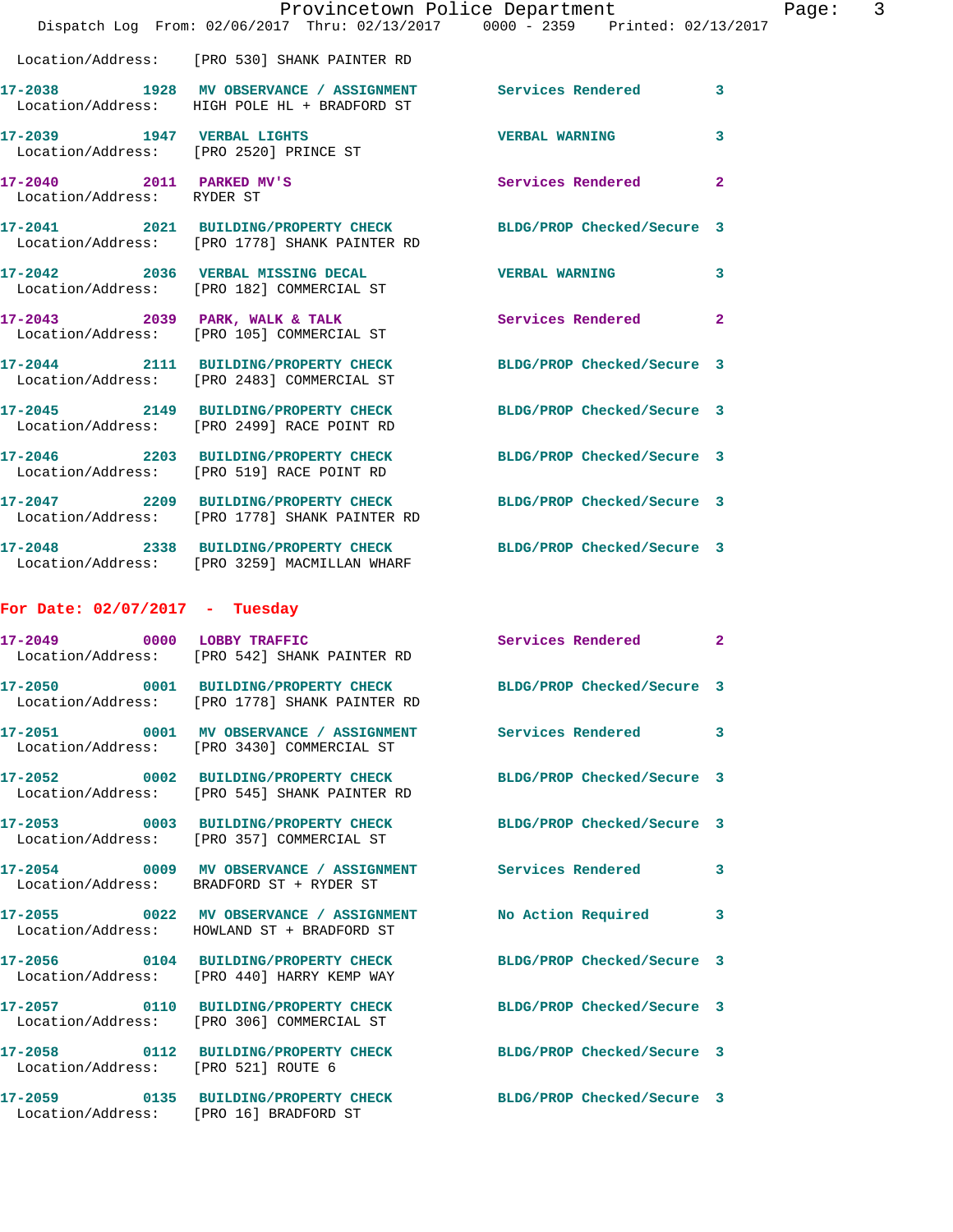|                                        | Dispatch Log From: 02/06/2017 Thru: 02/13/2017 0000 - 2359 Printed: 02/13/2017                                      | Provincetown Police Department | Page: 4      |
|----------------------------------------|---------------------------------------------------------------------------------------------------------------------|--------------------------------|--------------|
|                                        | 17-2060 6203 MV OBSERVANCE / ASSIGNMENT Services Rendered 3<br>Location/Address: HARRY KEMP WAY + CONWELL ST        |                                |              |
|                                        | 17-2061 0222 BUILDING/PROPERTY CHECK BLDG/PROP Checked/Secure 3<br>Location/Address: [PRO 554] TREMONT ST           |                                |              |
|                                        | 17-2062 0456 BUILDING/PROPERTY CHECK BLDG/PROP Checked/Secure 3<br>Location/Address: [PRO 2520] PRINCE ST           |                                |              |
|                                        | 17-2063 0502 MV OBSERVANCE / ASSIGNMENT Services Rendered 3<br>Location/Address: JEROME SMITH RD + SHANK PAINTER RD |                                |              |
|                                        | 17-2064 0517 BUILDING/PROPERTY CHECK<br>Location/Address: [PRO 2490] PROVINCELANDS RD                               | BLDG/PROP Checked/Secure 3     |              |
|                                        | 17-2065 0558 BUILDING/PROPERTY CHECK BLDG/PROP Checked/Secure 3<br>Location/Address: [PRO 2977] COMMERCIAL ST       |                                |              |
|                                        | 17-2066 0610 BUILDING/PROPERTY CHECK BLDG/PROP Checked/Secure 3<br>Location/Address: [PRO 1638] COMMERCIAL ST       |                                |              |
|                                        | 17-2067 0702 PARADE/VOTING<br>Location/Address: [PRO 105] COMMERCIAL ST                                             | <b>Services Rendered</b>       | $\mathbf{2}$ |
|                                        | 17-2068 0816 SERVICE CALL/SCHOOL 5 Services Rendered 3<br>Location/Address: [PRO 569] WINSLOW ST                    |                                |              |
|                                        | 17-2069 0932 SERVICE CALL/FINGERPRINTING Services Rendered<br>Location/Address: [PRO 542] SHANK PAINTER RD          |                                | 3            |
|                                        | 17-2071 0959 LOST KEYS W/ SUBARU STARTER Services Rendered<br>Location/Address: [PRO 105] COMMERCIAL ST             |                                | 3            |
|                                        | 17-2070 1004 BUILDING/PROPERTY CHECK Services Rendered<br>Location/Address: [PRO 2490] PROVINCELANDS RD             |                                | 3            |
|                                        | 17-2072 1011 BUILDING/PROPERTY CHECK Services Rendered 3<br>Location/Address: [PRO 2499] RACE POINT RD              |                                |              |
| Location/Address: [PRO 3287] ROUTE 6   | 17-2073 1013 BUILDING/PROPERTY CHECK BLDG/PROP Checked/Secure 3                                                     |                                |              |
|                                        | 17-2074 1013 BUILDING/PROPERTY CHECK<br>Location/Address: [PRO 2898] JEROME SMITH RD                                | BLDG/PROP Checked/Secure 3     |              |
|                                        | 17-2075 1014 MISSING CAT<br>Location/Address: [PRO 379] COMMERCIAL ST                                               | Services Rendered              | $\mathbf{2}$ |
| 17-2076 1051 MV STOP                   | Location/Address: [PRO 540] SHANK PAINTER RD                                                                        | <b>VERBAL WARNING</b>          | 3            |
|                                        | 17-2077 1208 MEDICAL EMERGENCY/DIF BRREATHI Transported to Hospital 1<br>Location/Address: [PRO 1021] NICKERSON ST  |                                |              |
| Location/Address: [PRO 94] BRADFORD ST | 17-2079 1222 MV OBSERVANCE / ASSIGNMENT Services Rendered 3                                                         |                                |              |
|                                        | 17-2080 1231 MV STOP<br>Location/Address: BRADFORD ST + WEBSTER PL                                                  | <b>VERBAL WARNING</b>          | 3            |
| 17-2081 1457 SCHOOL                    | Location/Address: [PRO 569] WINSLOW ST                                                                              | Services Rendered              | 3            |
|                                        | 17-2082 1532 BUILDING/PROPERTY CHECK Services Rendered<br>Location/Address: [PRO 3430] COMMERCIAL ST                |                                | 3            |
|                                        | 17-2083 1534 MV OBSERVANCE / ASSIGNMENT Services Rendered<br>Location/Address: SNAIL RD + COMMERCIAL ST             |                                | 3            |
|                                        | 17-2084 1623 WELL BEING CHECK<br>Location/Address: [PRO 661] STANDISH ST                                            | No Action Required             | 3            |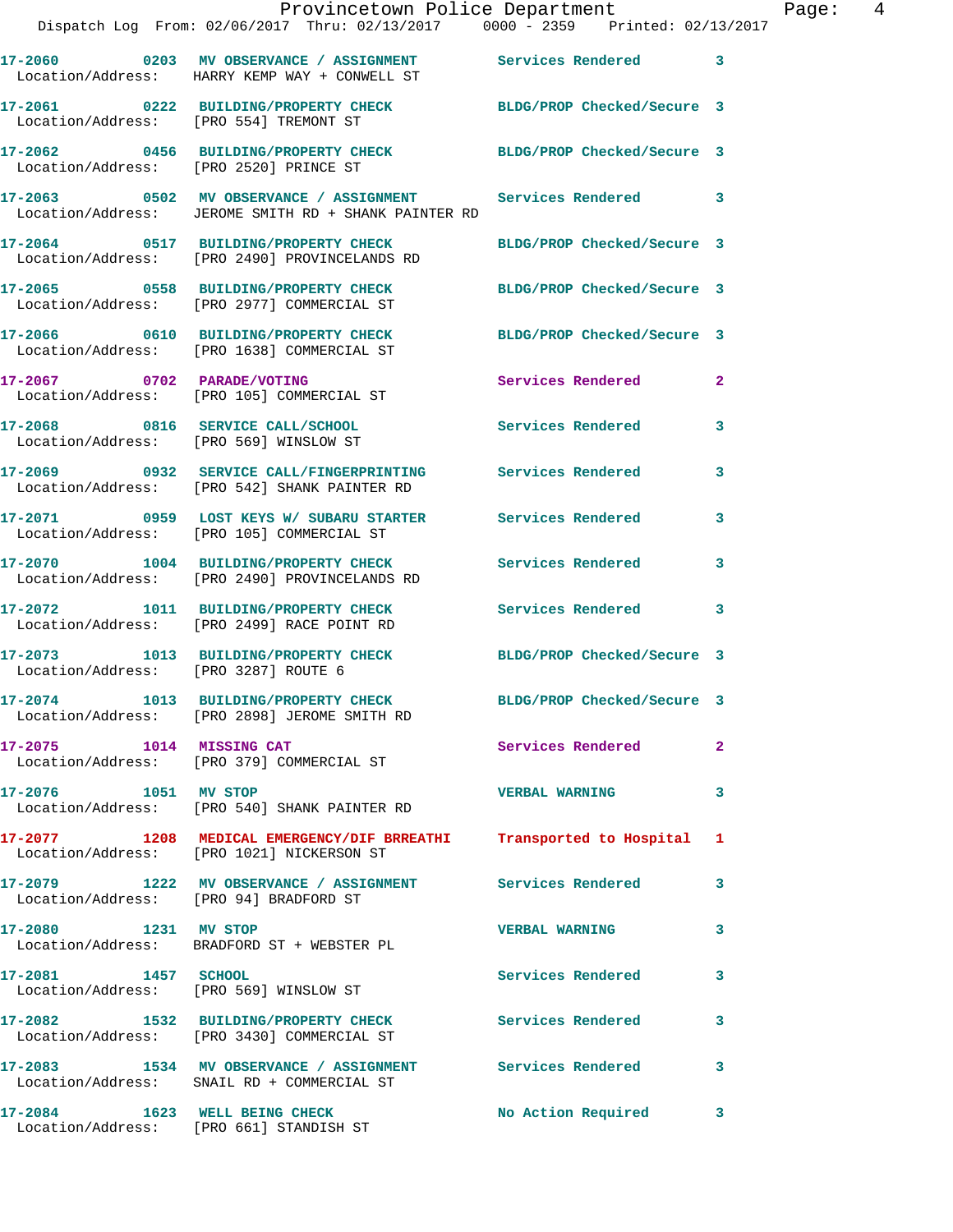|                                        | 17-2085 1656 DOG COMPLAINT<br>Location/Address: [PRO 3121] COMMERCIAL ST                                        | FOLLOW UP                | $\mathbf{2}$ |    |
|----------------------------------------|-----------------------------------------------------------------------------------------------------------------|--------------------------|--------------|----|
| Location/Address: COMMERCIAL ST        | $17-2086$ 1714 PARK, WALK & TALK                                                                                | Services Rendered 2      |              |    |
| Location/Address: [PRO 2511] RYDER ST  | 17-2087 1715 BUILDING/PROPERTY CHECK BLDG/PROP Checked/Secure 3                                                 |                          |              |    |
|                                        | 17-2088 1736 BUILDING/PROPERTY CHECK BLDG/PROP Checked/Secure 3<br>Location/Address: [PRO 2539] RYDER ST EXT    |                          |              |    |
|                                        | 17-2089 1818 MV OBSERVANCE / ASSIGNMENT Services Rendered 3<br>Location/Address: HIGH POLE HL + BRADFORD ST     |                          |              |    |
|                                        |                                                                                                                 | <b>Services Rendered</b> | $\mathbf{2}$ |    |
|                                        | 17-2092 1936 BUILDING/PROPERTY CHECK Services Rendered<br>Location/Address: [PRO 433] RYDER ST EXT              |                          | 3            |    |
|                                        | 17-2093 2009 911 GENERAL<br>Location/Address: [PRO 542] SHANK PAINTER RD                                        | Services Rendered 3      |              |    |
|                                        | 17-2096 2039 BUILDING/PROPERTY CHECK BLDG/PROP Checked/Secure 3<br>Location/Address: [PRO 2481] TREMONT ST      |                          |              |    |
|                                        | 17-2094 2045 BUILDING/PROPERTY CHECK BLDG/PROP Checked/Secure 3<br>Location/Address: [PRO 530] SHANK PAINTER RD |                          |              |    |
|                                        | 17-2095 2046 BUILDING/PROPERTY CHECK BLDG/PROP Checked/Secure 3<br>Location/Address: [PRO 516] RACE POINT RD    |                          |              |    |
|                                        | 17-2097 2051 BUILDING/PROPERTY CHECK BLDG/PROP Checked/Secure 3<br>Location/Address: [PRO 519] RACE POINT RD    |                          |              |    |
|                                        | 17-2098 2133 BUILDING/PROPERTY CHECK Services Rendered 3<br>Location/Address: [PRO 564] BAYBERRY AVE            |                          |              |    |
|                                        | 17-2099 2158 BUILDING/PROPERTY CHECK BLDG/PROP Checked/Secure 3<br>Location/Address: [PRO 537] SHANK PAINTER RD |                          |              |    |
| Location/Address: [PRO 16] BRADFORD ST | 17-2100 2326 BUILDING/PROPERTY CHECK BLDG/PROP Checked/Secure 3                                                 |                          |              |    |
| For Date: $02/08/2017$ - Wednesday     |                                                                                                                 |                          |              |    |
| 17-2101 0005 MV STOP                   | Location/Address: BRADFORD ST + CONWELL ST                                                                      | <b>VERBAL WARNING</b>    | 3            |    |
| 17-2102 0005 LOBBY TRAFFIC             | Location/Address: [PRO 542] SHANK PAINTER RD                                                                    | Services Rendered        | $\mathbf{2}$ | 10 |
|                                        | 17-2103 0007 MV OBSERVANCE / ASSIGNMENT Services Rendered<br>Location/Address: BRADFORD ST + RYDER ST           |                          | 3            |    |

**17-2104 0014 BUILDING/PROPERTY CHECK BLDG/PROP Checked/Secure 3**  Location/Address: [PRO 175] COMMERCIAL ST

Location/Address: [PRO 1645] HARRY KEMP WAY

Location/Address: [PRO 595] BRADFORD ST

**17-2107 0028 MV OBSERVANCE / ASSIGNMENT No Action Required 3**  Location/Address: CONWELL ST + HENSCHE LN

**17-2105 0017 BUILDING/PROPERTY CHECK BLDG/PROP Checked/Secure 3 17-2106 0019 MV OBSERVANCE / ASSIGNMENT Services Rendered 3** 

**17-2108 0057 BUILDING/PROPERTY CHECK BLDG/PROP Checked/Secure 3**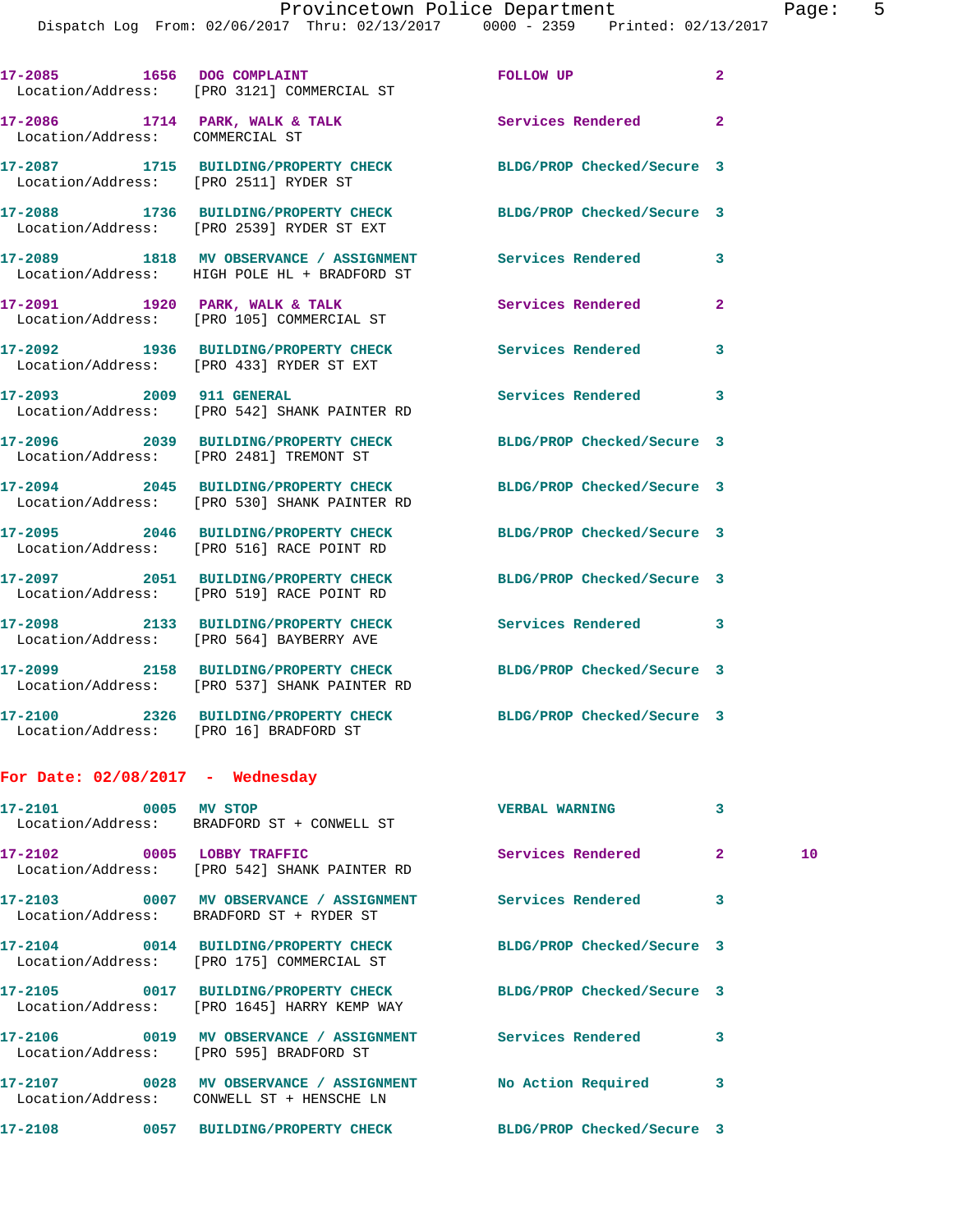|                                       | Dispatch Log From: 02/06/2017 Thru: 02/13/2017 0000 - 2359 Printed: 02/13/2017                                    | Provincetown Police Department | Page: 6 |
|---------------------------------------|-------------------------------------------------------------------------------------------------------------------|--------------------------------|---------|
|                                       | Location/Address: [PRO 1886] BRADFORD ST                                                                          |                                |         |
| Location/Address: HARRY KEMP WAY      | 17-2109 0101 BUILDING/PROPERTY CHECK Services Rendered 3                                                          |                                |         |
|                                       | 17-2110 0119 BUILDING/PROPERTY CHECK BLDG/PROP Checked/Secure 3<br>Location/Address: [PRO 1638] COMMERCIAL ST     |                                |         |
|                                       | 17-2111 0130 MV OBSERVANCE / ASSIGNMENT Services Rendered 3<br>Location/Address: COMMERCIAL ST + SNAIL RD         |                                |         |
|                                       | 17-2112      0158   BUILDING/PROPERTY CHECK<br>Location/Address:   [PRO 3259]MACMILLAN WHARF                      | BLDG/PROP Checked/Secure 3     |         |
|                                       | 17-2113 0204 BUILDING/PROPERTY CHECK BLDG/PROP Checked/Secure 3<br>Location/Address: [PRO 545] SHANK PAINTER RD   |                                |         |
|                                       | 17-2114 0205 BUILDING/PROPERTY CHECK BLDG/PROP Checked/Secure 3<br>Location/Address: [PRO 1778] SHANK PAINTER RD  |                                |         |
|                                       | 17-2115 0214 BUILDING/PROPERTY CHECK BLDG/PROP Checked/Secure 3<br>Location/Address: [PRO 444] HIGH POLE HILL     |                                |         |
|                                       | 17-2116 0415 BUILDING/PROPERTY CHECK BLDG/PROP Checked/Secure 3<br>Location/Address: [PRO 2898] JEROME SMITH RD   |                                |         |
|                                       | 17-2117 0423 BUILDING/PROPERTY CHECK BLDG/PROP Checked/Secure 3<br>Location/Address: [PRO 75] CAPTAIN BERTIES WAY |                                |         |
|                                       | 17-2119 0512 BUILDING/PROPERTY CHECK BLDG/PROP Checked/Secure 3<br>Location/Address: [PRO 530] SHANK PAINTER RD   |                                |         |
|                                       | 17-2118 0518 BUILDING/PROPERTY CHECK BLDG/PROP Checked/Secure 3<br>Location/Address: [PRO 447] JEROME SMITH RD    |                                |         |
| Location/Address: ROUTE 6             | 17-2120 0521 MV OBSERVANCE / ASSIGNMENT Services Rendered 3                                                       |                                |         |
|                                       | 17-2121 0538 MV OBSERVANCE / ASSIGNMENT<br>Location/Address: SHANK PAINTER RD + ROUTE 6                           | No Action Required             | 3       |
|                                       | 17-2122 0601 BUILDING/PROPERTY CHECK<br>Location/Address: [PRO 2539] RYDER ST EXT                                 | BLDG/PROP Checked/Secure 3     |         |
|                                       | 17-2123 0607 SERVICE CALL<br>Location/Address: [PRO 2519] ROUTE 6                                                 | <b>Services Rendered</b>       | 3       |
|                                       | 17-2124 0713 BUILDING/PROPERTY CHECK Services Rendered<br>Location/Address: [PRO 3430] COMMERCIAL ST              |                                | 3       |
|                                       | 17-2125 0728 BUILDING/PROPERTY CHECK Services Rendered<br>Location/Address: [PRO 2483] COMMERCIAL ST              |                                | 3       |
| Location/Address: COMMERCIAL ST       | 17-2126 0753 ANIMAL CALL/CITATION                                                                                 | Citation/Warning Issued 2      |         |
|                                       | 17-2127 0756 SERVICE CALL/COURT<br>Location/Address: [PRO 542] SHANK PAINTER RD                                   | Services Rendered              | 3       |
|                                       | 17-2128 0810 SERVICE CALL/SCHOOL 5 Services Rendered 3<br>Location/Address: [PRO 569] WINSLOW ST                  |                                |         |
|                                       | 17-2129 0828 BUILDING/PROPERTY CHECK BLDG/PROP Checked/Secure 3<br>Location/Address: [PRO 2500] COMMERCIAL ST     |                                |         |
| 17-2130 0900 ASSIST CITIZEN           | Location/Address: [PRO 542] SHANK PAINTER RD                                                                      | SPOKEN TO                      | 3       |
| Location/Address: [PRO 886] CONWAY ST | 17-2131 0908 MEDICAL EMERGENCY/BLEED PATIENT REFUSAL                                                              |                                | 1       |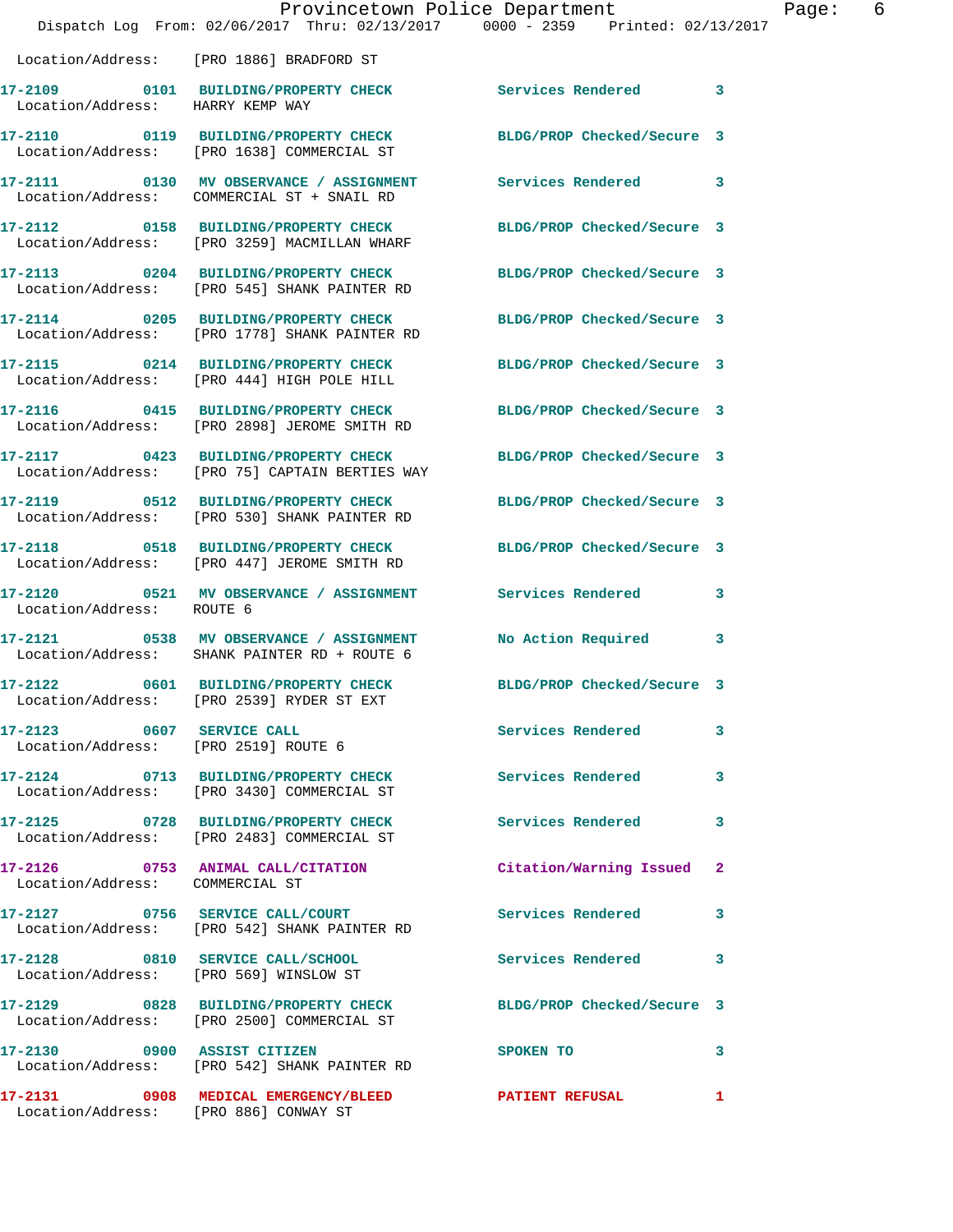|                                                                      | Dispatch Log From: 02/06/2017 Thru: 02/13/2017 0000 - 2359 Printed: 02/13/2017                          |                            |                |
|----------------------------------------------------------------------|---------------------------------------------------------------------------------------------------------|----------------------------|----------------|
| 17-2133 0918 ALARM - GENERAL<br>Location/Address: [PRO 80] CARVER ST |                                                                                                         | <b>Services Rendered</b>   | $\mathbf{1}$   |
| Location/Address: COMMERCIAL ST                                      | 17-2134 0930 MEDICAL EMERGENCY/BLEED Transported to Hospital                                            |                            | 1              |
| Location/Address: [PRO 4048] ROUTE 6                                 | 17-2135 6947 MV OBSERVANCE / ASSIGNMENT Services Rendered                                               |                            | 3              |
| 17-2136 1020 SERVE SUMMONS                                           | Location/Address: [PRO 395] COMMERCIAL ST                                                               | Could Not Locate           | 3              |
|                                                                      | 17-2138 1055 ANIMAL CALL/FOUND DOG<br>Location/Address: [PRO 2704] COMMERCIAL ST                        | <b>Services Rendered</b>   | $\mathbf{2}$   |
|                                                                      | 17-2139 1058 MV OBSERVANCE / ASSIGNMENT Services Rendered<br>Location/Address: [PRO 3430] COMMERCIAL ST |                            | 3              |
| 17-2140 1154 HAZARDS                                                 | Location/Address: ROUTE 6 + SNAIL RD                                                                    | Taken/Referred to Other    | $\overline{2}$ |
|                                                                      | 17-2142 1228 TTY TEST CALL<br>Location/Address: [PRO 542] SHANK PAINTER RD                              | <b>Services Rendered</b>   | 1              |
| 17-2143 1236 AT TOWN HALL                                            | Location/Address: [PRO 105] COMMERCIAL ST                                                               | Services Rendered          | $\overline{a}$ |
| 17-2144 1237 THREATS                                                 | Location/Address: [PRO 542] SHANK PAINTER RD                                                            | SPOKEN TO                  | $\mathbf{2}$   |
| 17-2145 1422 COMPLAINT                                               | Location/Address: [PRO 3296] SHANK PAINTER RD                                                           | <b>Services Rendered</b>   | 3              |
| 17-2146   1448   COMPLAINT                                           | Location/Address: [PRO 3296] SHANK PAINTER RD                                                           | SPOKEN TO                  | 3              |
| $17-2147$ 1533 PARK, WALK & TALK                                     | Location/Address: [PRO 569] WINSLOW ST                                                                  | Services Rendered          | $\mathbf{2}$   |
| 17-2172 1600 GENERAL INFO                                            |                                                                                                         | <b>Services Rendered</b>   | 3              |
| 17-2148                                                              | 1603 BUILDING/PROPERTY CHECK BLDG/PROP Checked/Secure 3<br>Location/Address: [PRO 2483] COMMERCIAL ST   |                            |                |
| 17-2149 1732 ASSIST CITIZEN                                          | Location/Address: [PRO 542] SHANK PAINTER RD                                                            | Services Rendered          | 3              |
|                                                                      | 17-2150 1742 BUILDING/PROPERTY CHECK<br>Location/Address: [PRO 3259] MACMILLAN WHARF                    | BLDG/PROP Checked/Secure 3 |                |
| 17-2151 1759 ASSIST CITIZEN                                          | Location/Address: [PRO 440] HARRY KEMP WAY                                                              | Services Rendered          | 3              |
| 17-2152 1804 FOUND KEYS                                              | Location/Address: [PRO 542] SHANK PAINTER RD                                                            | <b>Services Rendered</b>   | 3              |
| 17-2154 1850 MV COMPLAINT                                            | Location/Address: [PRO 1989] COMMERCIAL ST                                                              | Services Rendered          | 2              |
| Location/Address: [PRO 3440] ROUTE 6                                 | 17-2155 1906 MV OBSERVANCE / ASSIGNMENT Services Rendered                                               |                            | 3              |
|                                                                      | 17-2156 1925 MV VANDALISM<br>Location/Address: [PRO 542] SHANK PAINTER RD                               | Services Rendered          | 2              |
| 17-2157 1930 DIZZINESS                                               | Location/Address: [PRO 542] SHANK PAINTER RD                                                            | <b>PATIENT REFUSAL</b>     | 1              |
| 17-2158 2016 FOLLOW UP<br>Location/Address: [PRO 1219] WILLOW DR     |                                                                                                         | SPOKEN TO                  | 2              |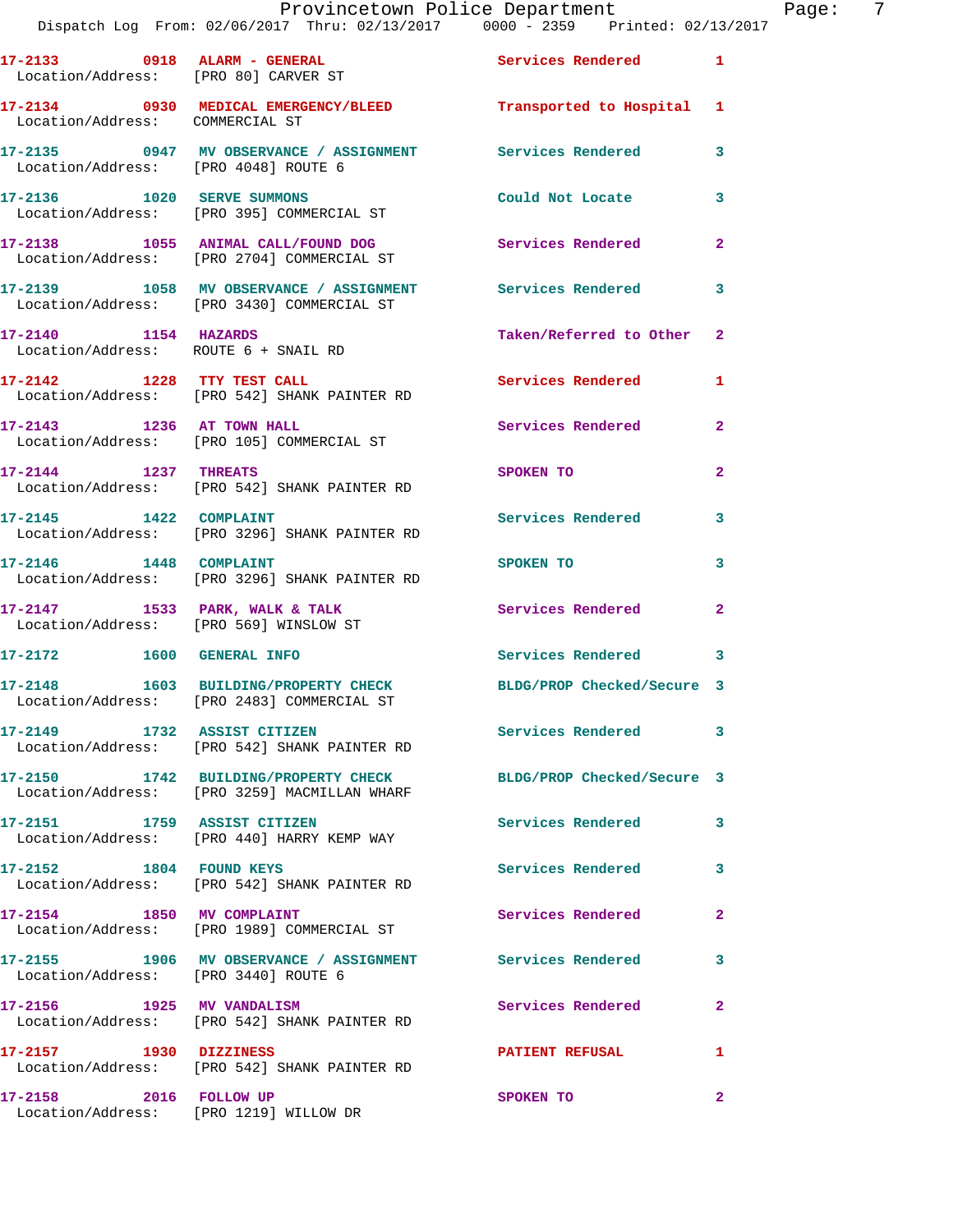|                                                          | Dispatch Log From: 02/06/2017 Thru: 02/13/2017 0000 - 2359 Printed: 02/13/2017                                  | Provincetown Police Department | Page: 8 |
|----------------------------------------------------------|-----------------------------------------------------------------------------------------------------------------|--------------------------------|---------|
|                                                          | 17-2160 2318 BUILDING/PROPERTY CHECK BLDG/PROP Checked/Secure 3<br>Location/Address: [PRO 526] RYDER ST EXT     |                                |         |
|                                                          |                                                                                                                 |                                |         |
|                                                          | 17-2162 2349 BUILDING/PROPERTY CHECK BLDG/PROP Checked/Secure 3<br>Location/Address: [PRO 3259] MACMILLAN WHARF |                                |         |
|                                                          | 17-2163 2359 BUILDING/PROPERTY CHECK BLDG/PROP Checked/Secure 3<br>Location/Address: [PRO 444] HIGH POLE HILL   |                                |         |
| For Date: $02/09/2017$ - Thursday                        |                                                                                                                 |                                |         |
|                                                          | 17-2164 0004 BUILDING/PROPERTY CHECK BLDG/PROP Checked/Secure 3<br>Location/Address: [PRO 3430] COMMERCIAL ST   |                                |         |
|                                                          | 17-2165 0025 DECEASED CAT<br>Location/Address: HARRY KEMP WAY + BREWSTER ST                                     | Taken/Referred to Other 3      |         |
| Location/Address: HARRY KEMP WAY                         | 17-2166 0031 BUILDING/PROPERTY CHECK BLDG/PROP Checked/Secure 3                                                 |                                |         |
|                                                          | 17-2167 0039 BUILDING/PROPERTY CHECK BLDG/PROP Checked/Secure 3<br>Location/Address: [PRO 106] COMMERCIAL ST    |                                |         |
|                                                          | 17-2168 0053 MV OBSERVANCE / ASSIGNMENT Services Rendered 3<br>Location/Address: BRADFORD ST + STANDISH ST      |                                |         |
|                                                          | 17-2169 0114 MV STOP<br>Location/Address: [PRO 4041] BRADFORD ST                                                | <b>VERBAL WARNING</b>          | 3       |
|                                                          | 17-2170 0125 BUILDING/PROPERTY CHECK BLDG/PROP Checked/Secure 3<br>Location/Address: [PRO 306] COMMERCIAL ST    |                                |         |
| Location/Address: [PRO 521] ROUTE 6                      | 17-2171 0127 BUILDING/PROPERTY CHECK BLDG/PROP Checked/Secure 3                                                 |                                |         |
| 17-2173 0149 SNOW BAN<br>Location/Address: COMMERCIAL ST |                                                                                                                 | Services Rendered 2            | 37      |
|                                                          | 17-2174 0212 LOBBY TRAFFIC<br>Location/Address: [PRO 542] SHANK PAINTER RD                                      | Services Rendered 3            | 27      |
|                                                          | 17-2175 0214 BUILDING/PROPERTY CHECK<br>Location/Address: [PRO 519] RACE POINT RD                               | BLDG/PROP Checked/Secure 3     |         |
|                                                          | 17-2176 0223 BUILDING/PROPERTY CHECK<br>Location/Address: [PRO 965] KIMBERLY LN                                 | BLDG/PROP Checked/Secure 3     |         |
|                                                          | 17-2177 0227 BUILDING/PROPERTY CHECK<br>Location/Address: [PRO 564] BAYBERRY AVE                                | BLDG/PROP Checked/Secure 3     |         |
| Location/Address: [PRO 2520] PRINCE ST                   | 17-2178 0339 BUILDING/PROPERTY CHECK BLDG/PROP Checked/Secure 3                                                 |                                |         |
|                                                          | 17-2179 0411 BUILDING/PROPERTY CHECK<br>Location/Address: [PRO 175] COMMERCIAL ST                               | BLDG/PROP Checked/Secure 3     |         |
|                                                          | 17-2180 0522 BUILDING/PROPERTY CHECK<br>Location/Address: [PRO 530] SHANK PAINTER RD                            | BLDG/PROP Checked/Secure 3     |         |
|                                                          | 17-2181 0542 BUILDING/PROPERTY CHECK BLDG/PROP Checked/Secure 3<br>Location/Address: [PRO 433] RYDER ST EXT     |                                |         |
|                                                          | 17-2182 0544 BUILDING/PROPERTY CHECK BLDG/PROP Checked/Secure 3<br>Location/Address: [PRO 2898] JEROME SMITH RD |                                |         |
| Location/Address: [PRO 58] BRADFORD ST                   | 17-2183 0610 MV OBSERVANCE / ASSIGNMENT No Action Required 3                                                    |                                |         |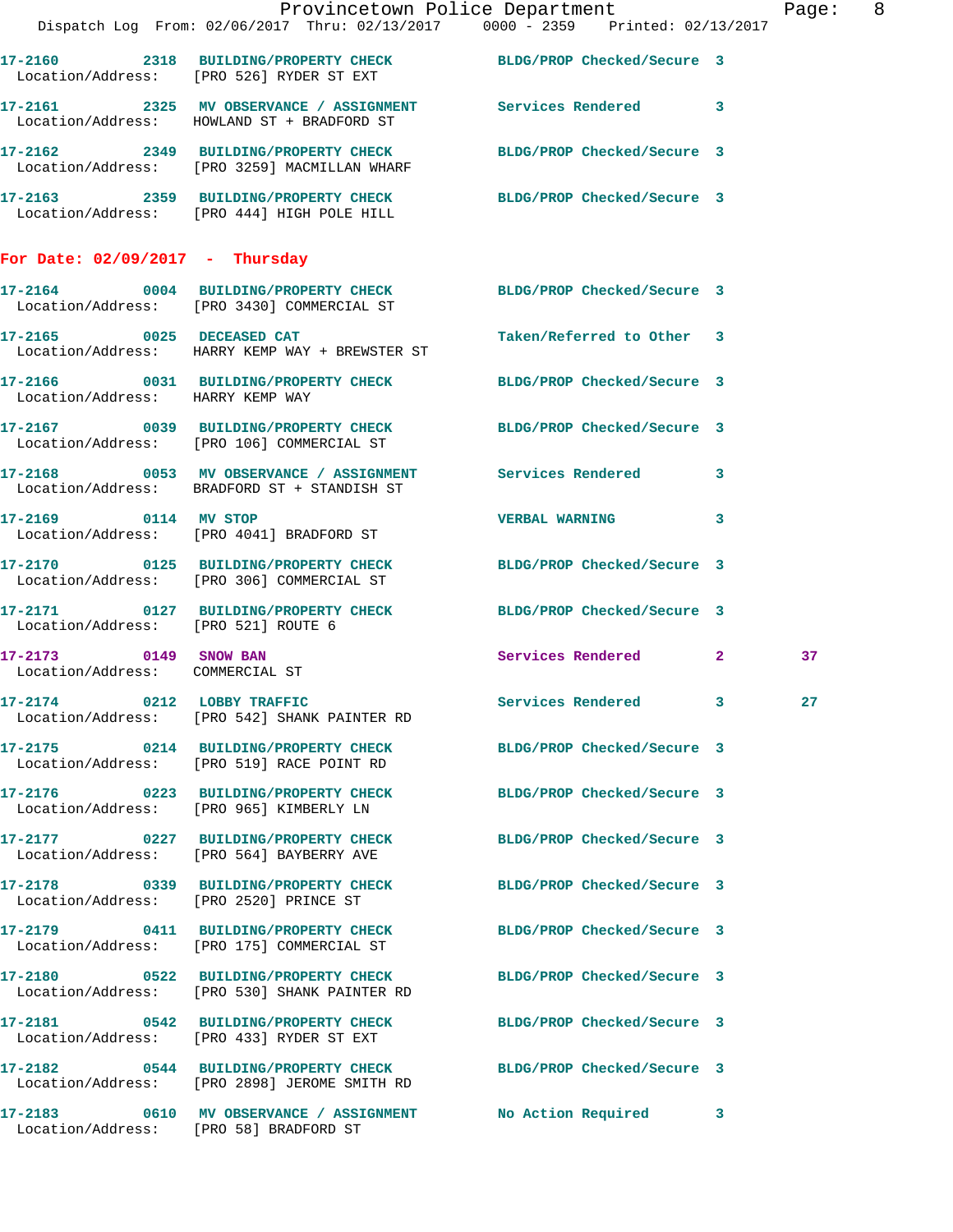|                                                                  | 17-2184 0613 BUILDING/PROPERTY CHECK BLDG/PROP Checked/Secure 3<br>Location/Address: [PRO 1638] COMMERCIAL ST |                            |                |              |
|------------------------------------------------------------------|---------------------------------------------------------------------------------------------------------------|----------------------------|----------------|--------------|
|                                                                  | 17-2185 0615 TTY TEST CALL<br>Location/Address: [PRO 542] SHANK PAINTER RD                                    | <b>Services Rendered</b>   | $\mathbf{1}$   |              |
|                                                                  | 17-2186 0738 FALL/TRANSPORT<br>Location/Address: [PRO 1109] SOMERSET RD                                       | Transported to Hospital 1  |                |              |
|                                                                  | 17-2187 0756 PET PANTRY<br>Location/Address: [PRO 3296] SHANK PAINTER RD                                      | Services Rendered          | 3              |              |
| 17-2190 0826 FOLLOW UP                                           | Location/Address: [PRO 3296] SHANK PAINTER RD                                                                 | FOLLOW UP                  | $\overline{a}$ |              |
| 17-2191 0930 LEG BLEED                                           | Location/Address: [PRO 886] CONWAY ST                                                                         | Services Rendered          | 1              |              |
| 17-2192 0954 PARKED MV'S                                         | Location/Address: [PRO 542] SHANK PAINTER RD                                                                  | Services Rendered          | $\mathbf{2}$   |              |
| Location/Address: [PRO 886] CONWAY ST                            | 17-2193 1001 VEIN RUPTURE/REFUSAL 17-2193 PATIENT REFUSAL                                                     |                            | 1              |              |
|                                                                  | 17-2194 1004 EXPIRED REGISTRATION<br>Location/Address: [PRO 549] STANDISH ST                                  | Citation/Warning Issued    | $\mathbf{2}$   |              |
|                                                                  | 17-2195 1018 ANIMAL CCOMPLAINT<br>Location/Address: [PRO 3873] CONWELL ST                                     | Could Not Locate           | $\mathbf{2}$   |              |
| Location/Address: [PRO 2521] ROUTE 6                             | 17-2196 1121 ASSIST AGENCY / MUTUAL AID Services Rendered                                                     |                            | 3              |              |
|                                                                  | 17-2197 1153 ARM SWELL/TRANSPORT<br>Location/Address: SHANK PAINTER RD + BROWNE ST                            | Transported to Hospital 1  |                |              |
|                                                                  | 17-2199 1301 ALTERED LOC/TRANSPORT<br>Location/Address: [PRO 3670] SHANK PAINTER RD                           | Transported to Hospital 1  |                |              |
| 17-2200 1310 CABLE WIRE DOWN<br>Location/Address: LAW ST         |                                                                                                               | Taken/Referred to Other 2  |                | $\mathbf{1}$ |
| 17-2201 1312 WIRES DOWN                                          | Location/Address: [PRO 3259] MACMILLAN WHARF                                                                  | Taken/Referred to Other 2  |                |              |
|                                                                  | 17-2203 1352 VERBAL STOP SIGN<br>Location/Address: [PRO 1803] SHANK PAINTER RD                                | <b>VERBAL WARNING</b>      | 3              |              |
| 17-2204 1358 MV ACCIDENT<br>Location/Address: [PRO 2513] ROUTE 6 |                                                                                                               | Services Rendered          | $\mathbf{1}$   | 1            |
|                                                                  | 17-2205 1412 POWER LINE ARCING<br>Location/Address: SPINNAKER LN + BRADFORD ST EXT                            | Taken/Referred to Other    | $\mathbf{2}$   |              |
|                                                                  | 17-2208 1431 IMC AND PHONES DOWN<br>Location/Address: [PRO 542] SHANK PAINTER RD                              | Taken/Referred to Other    | 3              |              |
|                                                                  | 17-2210 1434 SUSPICIOUS ACTIVITY<br>Location/Address: [PRO 1989] COMMERCIAL ST                                | Unfounded                  | $\overline{a}$ |              |
|                                                                  | 17-2212 1453 ASSIST CITIZEN<br>Location/Address: [PRO 1507] BRADFORD ST                                       | Services Rendered          | 3              |              |
| 17-2213 1500 MV DISABLED                                         | Location/Address: PRISCILLA ALDEN RD + BRADFORD ST                                                            | Services Rendered          | $\overline{2}$ |              |
| 17-2207 1533 ESCORT/TRANSPORT<br>Location/Address: COMMERCIAL ST |                                                                                                               | Taken to Family/Guardian 3 |                |              |
|                                                                  |                                                                                                               |                            |                |              |

17-2209 1537 ESCORT/TRANSPORT No Action Required 3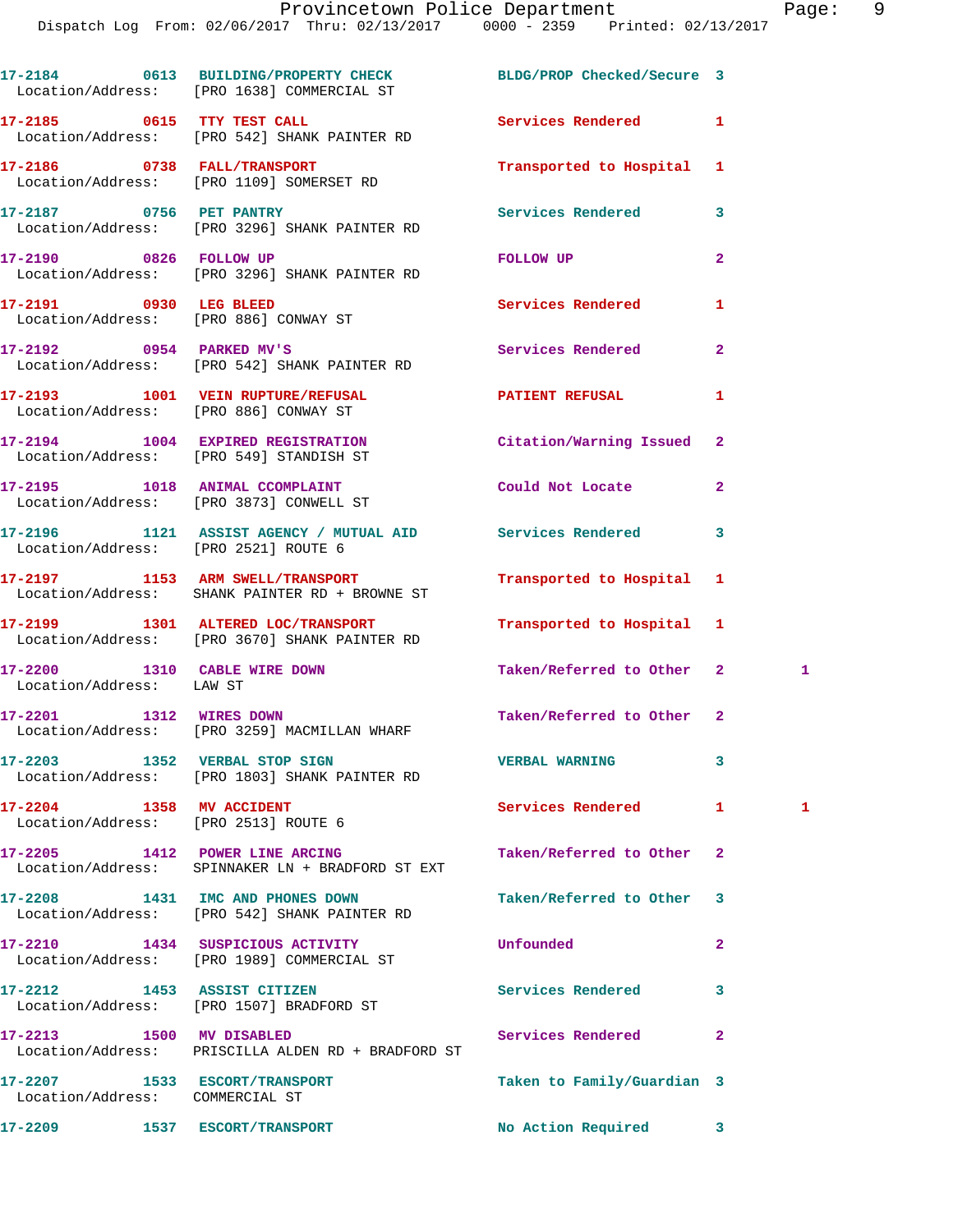|                                   | Dispatch Log From: 02/06/2017 Thru: 02/13/2017 0000 - 2359 Printed: 02/13/2017                                  | Provincetown Police Department |                | Page: 10 |  |
|-----------------------------------|-----------------------------------------------------------------------------------------------------------------|--------------------------------|----------------|----------|--|
|                                   | Location/Address: [PRO 350] COMMERCIAL ST                                                                       |                                |                |          |  |
|                                   | 17-2211 1541 UTILITY REP<br>Location/Address: [PRO 542] SHANK PAINTER RD                                        | No Action Required 3           |                |          |  |
|                                   | 17-2214 1640 ESCORT/TRANSPORT<br>Location/Address: [PRO 3296] SHANK PAINTER RD                                  | Services Rendered              | 3              |          |  |
|                                   | 17-2215 1700 ESCORT/TRANSPORT Services Rendered 3<br>Location/Address: [PRO 3296] SHANK PAINTER RD              |                                |                |          |  |
|                                   | 17-2216 1713 MV DISABLED<br>Location/Address: [PRO 2521] ROUTE 6                                                | Services Rendered 2            |                | 3        |  |
|                                   | 17-2217 1753 ESCORT/TRANSPORT<br>Location/Address: [PRO 3296] SHANK PAINTER RD                                  | Services Rendered 3            |                |          |  |
|                                   | 17-2218 1834 CO CHECK/TRANSPORT<br>Location/Address: [PRO 661] STANDISH ST                                      | Services Rendered 3            |                | 4        |  |
| Location/Address: JEROME SMITH RD | 17-2219 1918 MEDICAL EMERGENCY                                                                                  | Transported to Hospital 1      |                |          |  |
| 17-2220 1930 GENERAL INFO         |                                                                                                                 | Services Rendered 3            |                |          |  |
|                                   | 17-2221 1934 MV DISABLED<br>Location/Address: [PRO 3016] BRADFORD ST                                            | Services Rendered              | $\overline{2}$ |          |  |
|                                   | 17-2222 1945 MV DISABLED<br>Location/Address: [PRO 2521] ROUTE 6                                                | Services Rendered              | $\overline{2}$ |          |  |
|                                   | 17-2223 2004 GENERAL INFO                                                                                       | Services Rendered              | 3              |          |  |
|                                   | 17-2224 2105 WELL BEING CHECK<br>Location/Address: [PRO 1087] PRISCILLA ALDEN RD                                | <b>Services Rendered</b>       | 3              |          |  |
| 17-2225 2136 MV DISABLED          | Location/Address: [PRO 3440] ROUTE 6                                                                            | Services Rendered 2            |                |          |  |
|                                   | 17-2226 2239 ASSIST CITIZEN<br>Location/Address: [PRO 3222] ALDEN ST                                            | Services Rendered 3            |                |          |  |
|                                   | 17-2227 2241 LOBBY TRAFFIC<br>Location/Address: [PRO 542] SHANK PAINTER RD                                      | Services Rendered 3            |                | 12       |  |
|                                   | 17-2228 2347 BUILDING/PROPERTY CHECK BLDG/PROP Checked/Secure 3<br>Location/Address: [PRO 3259] MACMILLAN WHARF |                                |                |          |  |
| For Date: $02/10/2017$ - Friday   |                                                                                                                 |                                |                |          |  |
|                                   | 17-2229 0010 SERVICE CALL<br>Location/Address: [PRO 2362] BRADFORD ST                                           | Services Rendered 3            |                |          |  |
|                                   | 17-2230 0247 BUILDING/PROPERTY CHECK BLDG/PROP Checked/Secure 3<br>Location/Address: [PRO 3259] MACMILLAN WHARF |                                |                |          |  |
|                                   | 17-2231 0645 ESCORT/TRANSPORT<br>Location/Address: [PRO 105] COMMERCIAL ST                                      | Services Rendered 3            |                |          |  |
| 17-2233 0900 COURT RUN            | Location/Address: [PRO 542] SHANK PAINTER RD                                                                    | Services Rendered 3            |                |          |  |
|                                   | 17-2234 0951 ESCORT/TRANSPORT<br>Location/Address: [PRO 1440] WASHINGTON AVE                                    | Services Rendered              | 3              |          |  |
| 17-2235 1005 AT SCHOOL            | Location/Address: [PRO 569] WINSLOW ST                                                                          | Services Rendered 3            |                |          |  |
|                                   | 17-2236 1100 DOCTOR-ORDERED TRANSPORT Transported to Hospital 1<br>Location/Address: [PRO 1513] BRADFORD ST     |                                |                |          |  |
|                                   |                                                                                                                 |                                |                |          |  |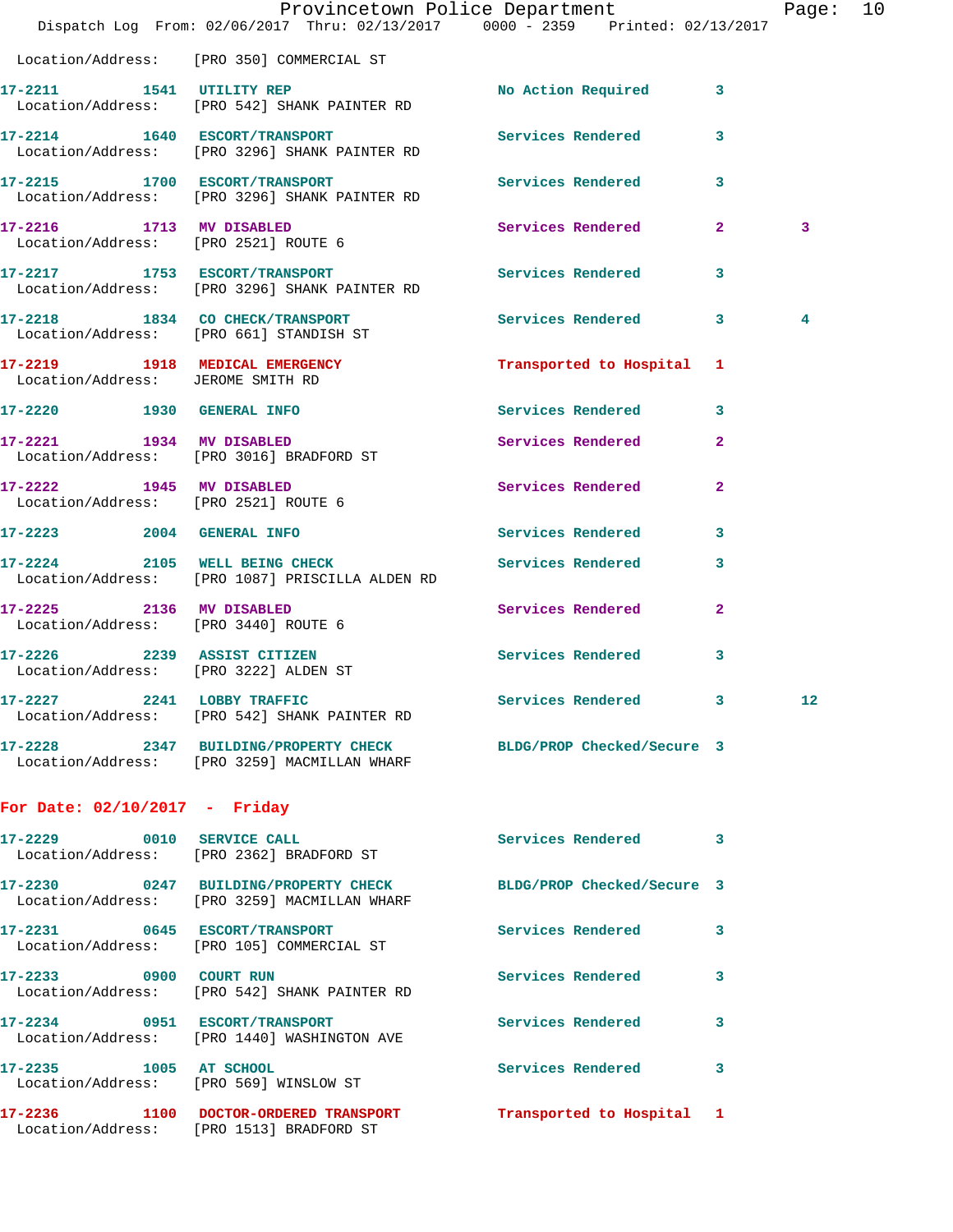| raue |  |  |
|------|--|--|
|      |  |  |

|                                      | 17-2238 1119 BUILDING/PROPERTY CHECK Services Rendered<br>Location/Address: [PRO 3259] MACMILLAN WHARF          |                            | 3              |   |
|--------------------------------------|-----------------------------------------------------------------------------------------------------------------|----------------------------|----------------|---|
|                                      | 17-2239 1141 MESSAGE DELIVERY REQUEST<br>Location/Address: [PRO 542] SHANK PAINTER RD                           | Taken/Referred to Other    | 3              |   |
|                                      | 17-2240 1154 MV DISABLED<br>Location/Address: [PRO 2519] ROUTE 6                                                | Services Rendered          | $\overline{a}$ |   |
| Location/Address: [PRO 2521] ROUTE 6 | 17-2241 1206 MV OBSERVANCE / ASSIGNMENT Services Rendered                                                       |                            | 3              |   |
|                                      | 17-2242 1210 DOG CONCERN<br>Location/Address: [PRO 2273] WINTHROP ST                                            | <b>Services Rendered</b>   | $\overline{a}$ |   |
|                                      | 17-2245    1349    VERBAL SPEED<br>Location/Address: [PRO 2479] ROUTE 6                                         | <b>VERBAL WARNING</b>      | 3              |   |
|                                      | 17-2246 1518 PARK, WALK & TALK<br>Location/Address: [PRO 105] COMMERCIAL ST                                     | Services Rendered          | $\overline{a}$ |   |
| Location/Address: BRADFORD ST        | 17-2247 1615 ASSIST CITIZEN/WATER DEPT Taken/Referred to Other                                                  |                            | 3              |   |
|                                      | 17-2248 1629 MV DISABLED<br>Location/Address: [PRO 4041] BRADFORD ST                                            | <b>Services Rendered</b>   | $\mathbf{2}$   |   |
|                                      | 17-2249 1820 MV OBSERVANCE / ASSIGNMENT Services Rendered<br>Location/Address: [PRO 59] BRADFORD ST             |                            | 3              |   |
|                                      | 17-2250 1837 BUILDING/PROPERTY CHECK<br>Location/Address: [PRO 3259] MACMILLAN WHARF                            | BLDG/PROP Checked/Secure 3 |                |   |
|                                      | 17-2251 2032 BUILDING/PROPERTY CHECK<br>Location/Address: [PRO 175] COMMERCIAL ST                               | BLDG/PROP Checked/Secure 3 |                |   |
|                                      | 17-2252 2053 BUILDING/PROPERTY CHECK<br>Location/Address: [PRO 2206] COMMERCIAL ST                              | BLDG/PROP Checked/Secure 3 |                |   |
|                                      | 17-2253 2150 BUILDING/PROPERTY CHECK BLDG/PROP Checked/Secure 3<br>Location/Address: [PRO 536] SHANK PAINTER RD |                            |                |   |
|                                      | 17-2255 2247 LOBBY TRAFFIC<br>Location/Address: [PRO 542] SHANK PAINTER RD                                      | Services Rendered          | $\mathbf{3}$   | 8 |
|                                      | 17-2256 2301 BUILDING/PROPERTY CHECK<br>Location/Address: [PRO 2483] COMMERCIAL ST                              | Services Rendered          | 3              |   |
|                                      | 17-2257 2309 MV OBSERVANCE / ASSIGNMENT Services Rendered<br>Location/Address: [PRO 106] COMMERCIAL ST          |                            | 3              |   |
|                                      | 17-2258 2311 BUILDING/PROPERTY CHECK<br>Location/Address: [PRO 2489] BRADFORD ST                                | Services Rendered          | 3              |   |
|                                      | 17-2259 2340 MV OBSERVANCE / ASSIGNMENT Services Rendered<br>Location/Address: [PRO 106] COMMERCIAL ST          |                            | 3              |   |
| For Date: $02/11/2017$ - Saturday    |                                                                                                                 |                            |                |   |
|                                      | 17-2260 0009 MV OBSERVANCE / ASSIGNMENT Services Rendered<br>Location/Address: [PRO 3430] COMMERCIAL ST         |                            | 3              |   |
| 17-2267 0020 SERVICE CALL            | Location/Address: [PRO 542] SHANK PAINTER RD                                                                    | <b>Services Rendered</b>   | 3              |   |
|                                      | 17-2261 0102 BUILDING/PROPERTY CHECK<br>Location/Address: [PRO 3259] MACMILLAN WHARF                            | BLDG/PROP Checked/Secure 3 |                |   |
|                                      | 17-2263 0114 BUILDING/PROPERTY CHECK Services Rendered                                                          |                            | 3              |   |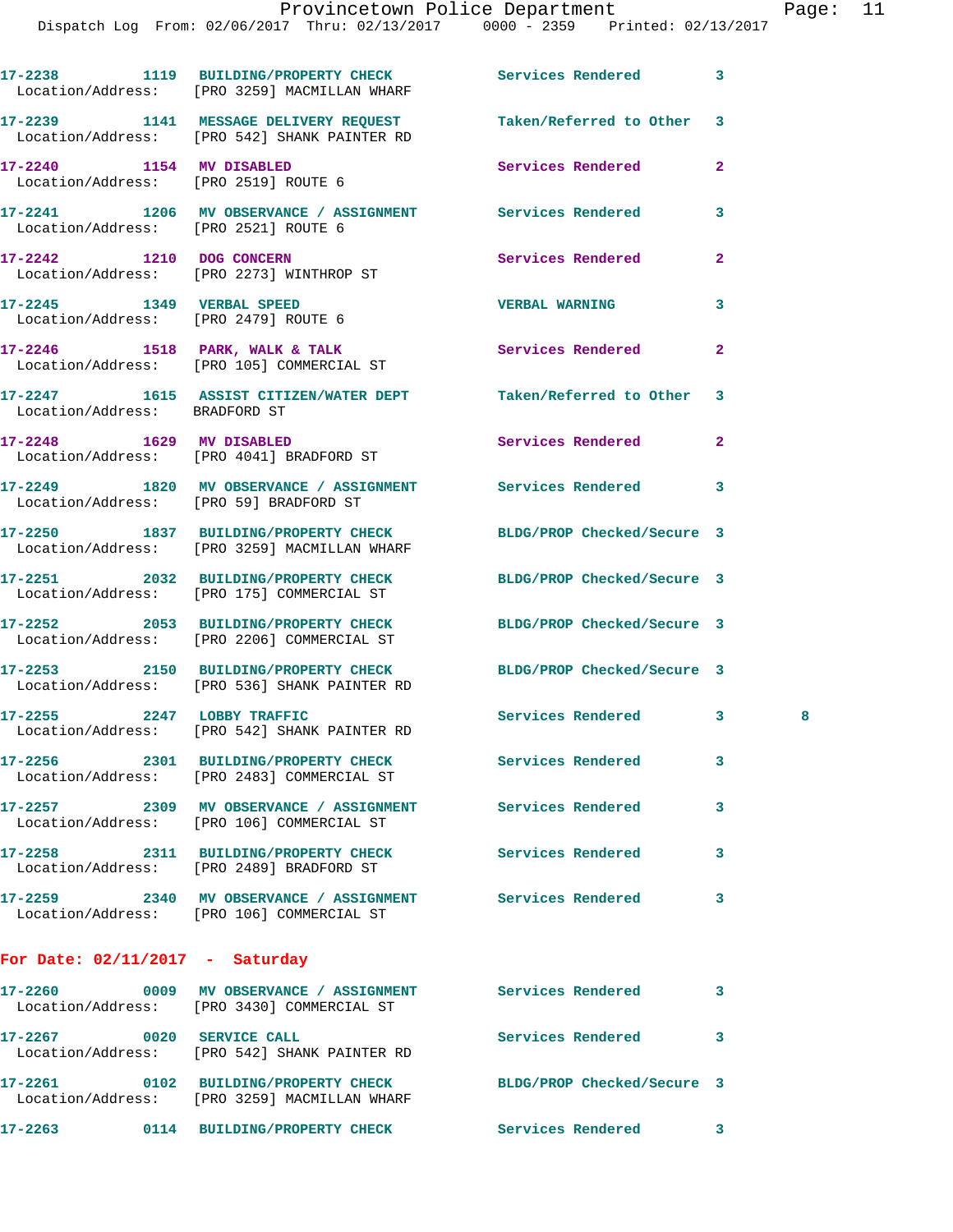|                                                                      | Provincetown Police Department<br>Dispatch Log From: 02/06/2017 Thru: 02/13/2017 0000 - 2359 Printed: 02/13/2017 |                            |                |
|----------------------------------------------------------------------|------------------------------------------------------------------------------------------------------------------|----------------------------|----------------|
|                                                                      |                                                                                                                  |                            |                |
|                                                                      | Location/Address: [PRO 2206] COMMERCIAL ST                                                                       |                            |                |
|                                                                      | 17-2262 0116 BUILDING/PROPERTY CHECK<br>Location/Address: [PRO 2483] COMMERCIAL ST                               | BLDG/PROP Checked/Secure 3 |                |
|                                                                      | 17-2264 0117 MV OBSERVANCE / ASSIGNMENT Services Rendered<br>Location/Address: [PRO 2489] BRADFORD ST            |                            | 3              |
| 17-2265 0136 GENERAL INFO                                            |                                                                                                                  | Services Rendered          | 3              |
| Location/Address: HARRY KEMP WAY                                     | 17-2266 0246 BUILDING/PROPERTY CHECK Services Rendered                                                           |                            | 3              |
|                                                                      | 17-2268 0306 HAZARDS/SNOW<br>Location/Address: [PRO 542] SHANK PAINTER RD                                        | <b>Services Rendered</b>   | $\overline{a}$ |
| 17-2269 0316 911 GENERAL                                             | Location/Address: [PRO 542] SHANK PAINTER RD                                                                     | <b>Services Rendered</b>   | 1              |
|                                                                      | 17-2270 0459 BUILDING/PROPERTY CHECK BLDG/PROP Checked/Secure 3<br>Location/Address: [PRO 530] SHANK PAINTER RD  |                            |                |
|                                                                      | 17-2272 0752 BUILDING/PROPERTY CHECK<br>Location/Address: [PRO 1638] COMMERCIAL ST                               | <b>Services Rendered</b>   | 3              |
|                                                                      | 17-2273 0758 BUILDING/PROPERTY CHECK Services Rendered<br>Location/Address: [PRO 3259] MACMILLAN WHARF           |                            | 3              |
|                                                                      | 17-2274 0846 BUILDING/PROPERTY CHECK<br>Location/Address: [PRO 3296] SHANK PAINTER RD                            | <b>Services Rendered</b>   | 3              |
| Location/Address: [PRO 3440] ROUTE 6                                 | 17-2275 0852 MV OBSERVANCE / ASSIGNMENT Services Rendered                                                        |                            | 3              |
| 17-2276 0923 MV STOP<br>Location/Address: [PRO 2513] ROUTE 6         |                                                                                                                  | <b>VERBAL WARNING</b>      | 3              |
|                                                                      | 17-2277 1029 BUILDING/PROPERTY CHECK<br>Location/Address: [PRO 526] RYDER ST EXT                                 | Services Rendered          | 3              |
| Location/Address: HOWLAND ST                                         | 17-2278 1045 HAZARDS/SNOW PLOWING                                                                                | Taken/Referred to Other    | $\mathbf{2}$   |
| Location/Address: [PRO 16] BRADFORD ST                               | 17-2279 1050 BUILDING/PROPERTY CHECK                                                                             | Services Rendered          | 3              |
| 17-2280 1059 ASSIST CITIZEN<br>Location/Address: [PRO 3222] ALDEN ST |                                                                                                                  | <b>Services Rendered</b>   | 3              |
| Location/Address: SHANK PAINTER RD                                   | 17-2281 1228 MV OBSERVANCE / ASSIGNMENT Services Rendered                                                        |                            | 3              |
|                                                                      | 17-2282 1311 BUILDING/PROPERTY CHECK<br>Location/Address: [PRO 3670] SHANK PAINTER RD                            | Services Rendered          | 3              |
|                                                                      | 17-2283 1337 BUILDING/PROPERTY CHECK<br>Location/Address: [PRO 661] STANDISH ST                                  | BLDG/PROP Checked/Secure 3 |                |
|                                                                      | $17-2284$ 1344 PARK, WALK & TALK<br>Location/Address: [PRO 105] COMMERCIAL ST                                    | Services Rendered          | $\mathbf{2}$   |
|                                                                      | $17-2286$ 1347 PARK, WALK & TALK<br>Location/Address: [PRO 105] COMMERCIAL ST                                    | Services Rendered          | $\mathbf{2}$   |
| 17-2287 1509 911 SILENT CALL                                         | Location/Address: [PRO 3222] ALDEN ST                                                                            | Services Rendered          | 1              |
|                                                                      | 17-2289 1518 PARK, WALK & TALK<br>Location/Address: [PRO 105] COMMERCIAL ST                                      | Services Rendered          | $\mathbf{2}$   |
|                                                                      | 17-2288 1522 BUILDING/PROPERTY CHECK                                                                             | BLDG/PROP Checked/Secure 3 |                |

Page: 12<br><sup>17</sup>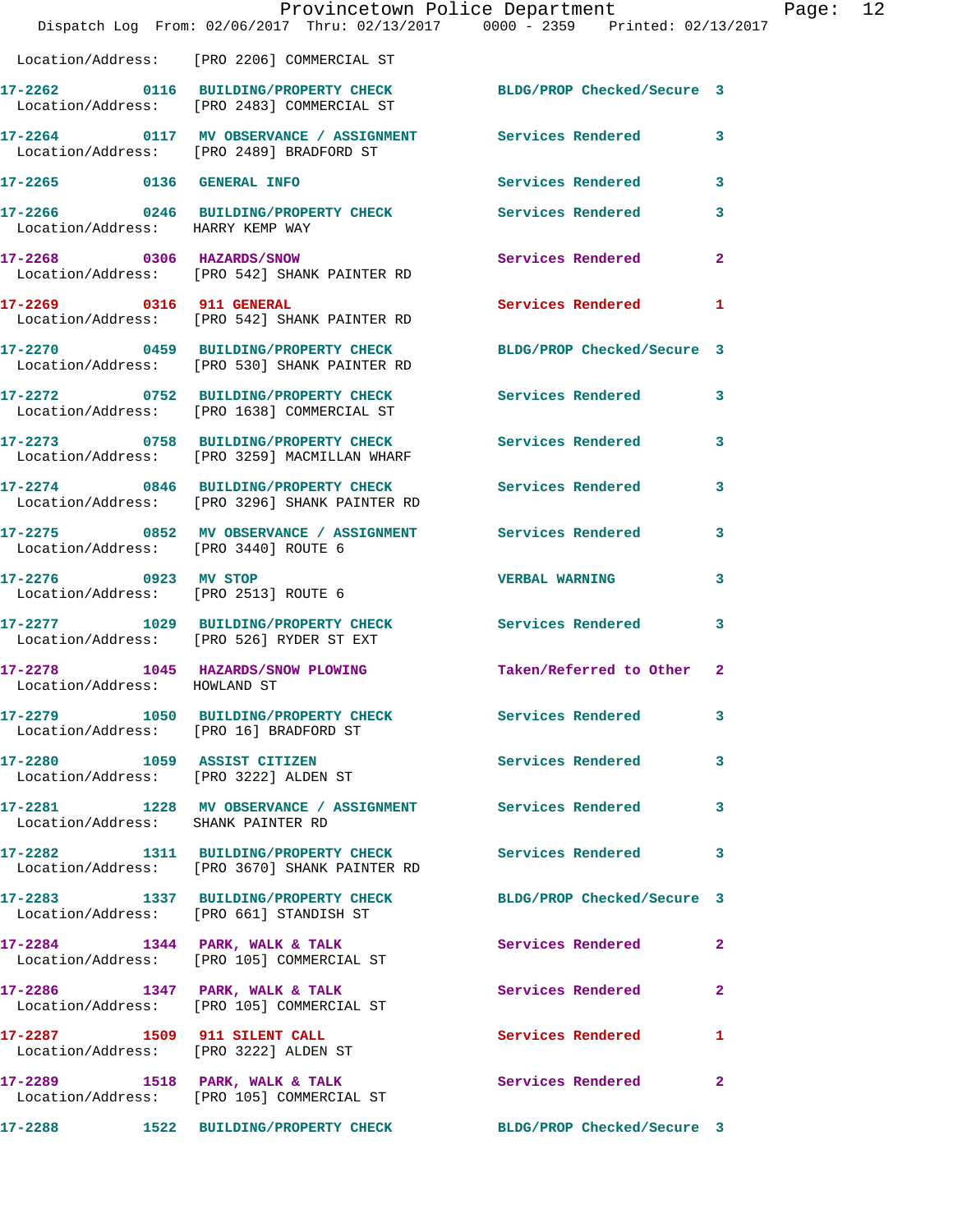|                                     | Dispatch Log From: 02/06/2017 Thru: 02/13/2017 0000 - 2359 Printed: 02/13/2017                               | Provincetown Police Department |              | Page: 13 |  |
|-------------------------------------|--------------------------------------------------------------------------------------------------------------|--------------------------------|--------------|----------|--|
|                                     | Location/Address: [PRO 2483] COMMERCIAL ST                                                                   |                                |              |          |  |
|                                     | 17-2290 1632 MV OBSERVANCE / ASSIGNMENT Services Rendered 3<br>Location/Address: [PRO 1784] SHANK PAINTER RD |                                |              |          |  |
|                                     | 17-2291 1636 LOST IPHONE<br>Location/Address: [PRO 105] COMMERCIAL ST                                        | Services Rendered 3            |              |          |  |
|                                     | 17-2292 1640 SUSPICIOUS MV<br>Location/Address: [PRO 2977] COMMERCIAL ST                                     | <b>GONE ON ARRIVAL</b>         | $\mathbf{2}$ |          |  |
|                                     | 17-2293 1803 BUILDING/PROPERTY CHECK BLDG/PROP Checked/Secure 3<br>Location/Address: [PRO 965] KIMBERLY LN   |                                |              |          |  |
|                                     | 17-2294 1855 BUILDING/PROPERTY CHECK<br>Location/Address: [PRO 3259] MACMILLAN WHARF                         | BLDG/PROP Checked/Secure 3     |              |          |  |
| 17-2295 1935 FOLLOW UP              | Location/Address: [PRO 193] COMMERCIAL ST                                                                    | FOLLOW UP                      | $\mathbf{2}$ |          |  |
| Location/Address: [PRO 1026] OAK DR | 17-2296 1942 911 MISDIAL                                                                                     | Services Rendered 1            |              |          |  |
|                                     | 17-2297 2033 BUILDING/PROPERTY CHECK BLDG/PROP Checked/Secure 3<br>Location/Address: [PRO 526] RYDER ST EXT  |                                |              |          |  |
|                                     | 17-2299 2114 ROADS ICING<br>Location/Address: [PRO 542] SHANK PAINTER RD                                     | Taken/Referred to Other 2      |              |          |  |
|                                     | 17-2300 2117 BUILDING/PROPERTY CHECK<br>Location/Address: [PRO 2898] JEROME SMITH RD                         | BLDG/PROP Checked/Secure 3     |              |          |  |
| 17-2301 2159 911 GENERAL            | Location/Address: [PRO 542] SHANK PAINTER RD                                                                 | Services Rendered 1            |              |          |  |
| 17-2302 2206 DISORDERLY             | Location/Address: [PRO 539] SHANK PAINTER RD                                                                 | Services Rendered 2            |              |          |  |
|                                     | 17-2303 2206 ASSIST CITIZEN<br>Location/Address: [PRO 1892] SHANK PAINTER RD                                 | Taken/Referred to Other 3      |              |          |  |
| 17-2304 2244 LOBBY TRAFFIC          | Location/Address: [PRO 542] SHANK PAINTER RD                                                                 | Services Rendered 3            |              |          |  |
|                                     | 17-2305 2259 BUILDING/PROPERTY CHECK<br>Location/Address: [PRO 2483] COMMERCIAL ST                           | Services Rendered              | $\mathbf{3}$ |          |  |
|                                     | 17-2306 2302 BUILDING/PROPERTY CHECK<br>Location/Address: [PRO 2490] PROVINCELANDS RD                        | Services Rendered              | 3            |          |  |
|                                     | 17-2307 2310 BUILDING/PROPERTY CHECK Services Rendered<br>Location/Address: [PRO 530] SHANK PAINTER RD       |                                | 3            |          |  |
|                                     | 17-2309 2315 MV OBSERVANCE / ASSIGNMENT Services Rendered<br>Location/Address: [PRO 3430] COMMERCIAL ST      |                                | 3            |          |  |
|                                     | 17-2308 2320 BUILDING/PROPERTY CHECK<br>Location/Address: [PRO 526] RYDER ST EXT                             | Services Rendered              | 3            |          |  |
|                                     | 17-2310 2342 BUILDING/PROPERTY CHECK<br>Location/Address: [PRO 2977] COMMERCIAL ST                           | <b>Services Rendered</b>       | 3            |          |  |
|                                     | 17-2311 2349 BUILDING/PROPERTY CHECK Services Rendered<br>Location/Address: [PRO 2539] RYDER ST EXT          |                                | 3            |          |  |
|                                     | 17-2312 2358 MV OBSERVANCE / ASSIGNMENT Services Rendered<br>Location/Address: BRADFORD ST + STANDISH ST     |                                | 3            |          |  |
|                                     |                                                                                                              |                                |              |          |  |

Location/Address: [PRO 106] COMMERCIAL ST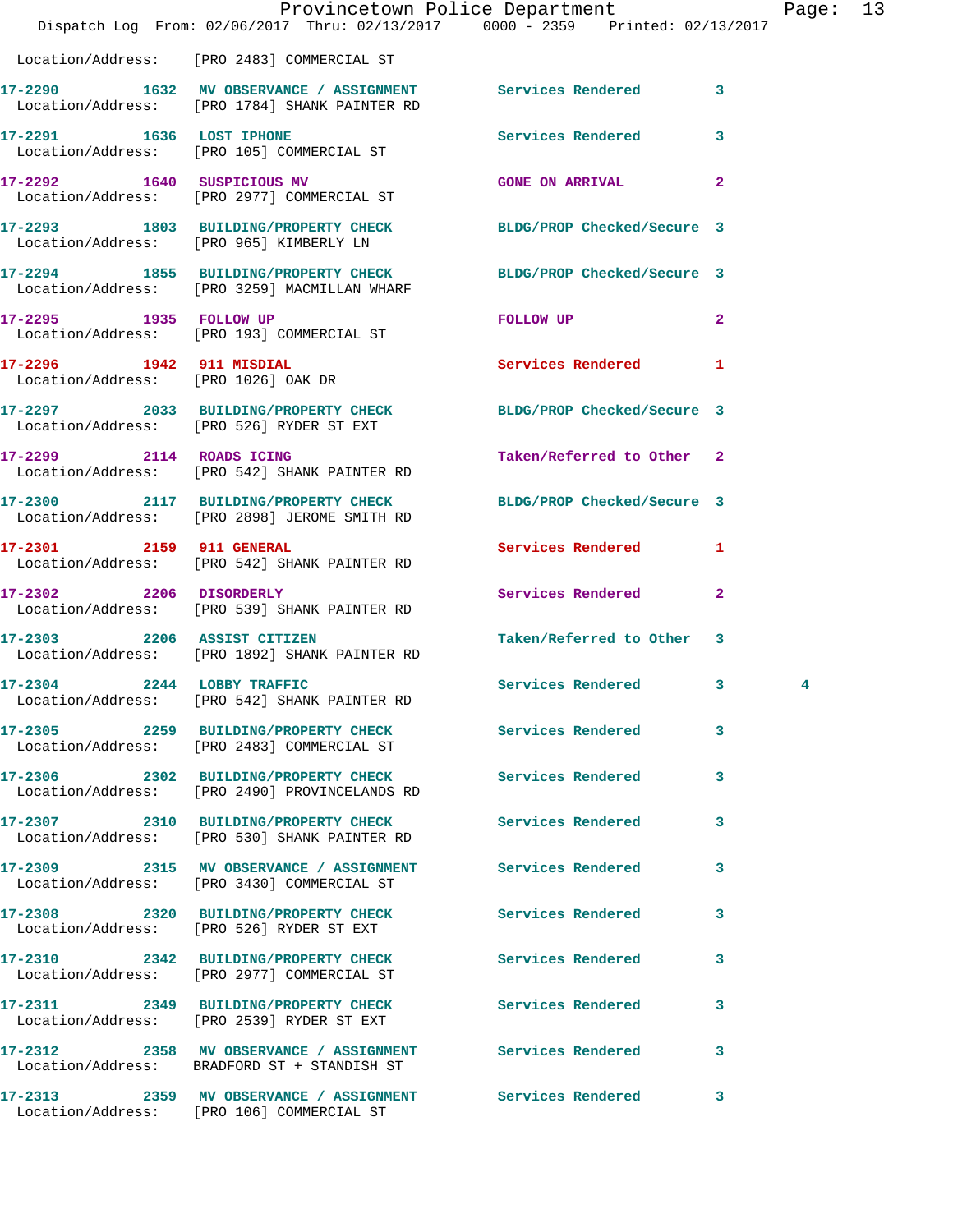| For Date: $02/12/2017$ - Sunday         |                                                                                                                   |                            |              |
|-----------------------------------------|-------------------------------------------------------------------------------------------------------------------|----------------------------|--------------|
|                                         | 17-2314 0030 MV OBSERVANCE / ASSIGNMENT Services Rendered<br>Location/Address: [PRO 2489] BRADFORD ST             |                            | $\mathbf{3}$ |
|                                         | 17-2315 0121 MV OBSERVANCE / ASSIGNMENT<br>Location/Address: BRADFORD ST + RYDER ST                               | Services Rendered          | 3            |
|                                         | 17-2316 0157 BUILDING/PROPERTY CHECK<br>Location/Address: [PRO 3670] SHANK PAINTER RD                             | <b>Services Rendered</b>   | 3            |
|                                         | 17-2317 0248 BUILDING/PROPERTY CHECK<br>Location/Address: [PRO 3259] MACMILLAN WHARF                              | Services Rendered          | 3            |
|                                         | 17-2318 0322 BUILDING/PROPERTY CHECK<br>Location/Address: [PRO 2489] BRADFORD ST                                  | <b>Services Rendered</b>   | 3            |
|                                         | 17-2319 0422 MV OBSERVANCE / ASSIGNMENT<br>Location/Address: [PRO 3430] COMMERCIAL ST                             | <b>Services Rendered</b>   | 3            |
|                                         | 17-2321 0500 BUILDING/PROPERTY CHECK<br>Location/Address: [PRO 1778] SHANK PAINTER RD                             | <b>Services Rendered</b>   | 3            |
|                                         | 17-2320 0502 MV OBSERVANCE / ASSIGNMENT<br>Location/Address: BRADFORD ST + JOHNSON ST                             | Services Rendered          | 3            |
|                                         | 17-2322 0518 BUILDING/PROPERTY CHECK<br>Location/Address: [PRO 2500] COMMERCIAL ST                                | Services Rendered          | 3            |
|                                         | 17-2323 0521 BUILDING/PROPERTY CHECK<br>Location/Address: [PRO 1638] COMMERCIAL ST                                | <b>Services Rendered</b>   | 3            |
|                                         | 17-2324 0525 BUILDING/PROPERTY CHECK<br>Location/Address: [PRO 3193] COMMERCIAL ST                                | Services Rendered          | 3            |
|                                         | 17-2325 0527 MV OBSERVANCE / ASSIGNMENT<br>Location/Address: [PRO 2489] BRADFORD ST                               | Services Rendered          | 3            |
|                                         | 17-2326 0536 BUILDING/PROPERTY CHECK<br>Location/Address: [PRO 661] STANDISH ST                                   | <b>Services Rendered</b>   | 3            |
|                                         | 17-2327 0605 BUILDING/PROPERTY CHECK<br>Location/Address: [PRO 2512] JEROME SMITH RD                              | <b>Services Rendered</b>   | 3            |
| Location/Address: [PRO 2520] PRINCE ST  | 17-2328 0608 BUILDING/PROPERTY CHECK                                                                              | <b>Services Rendered</b>   | 3            |
|                                         | 17-2329 0730 BUILDING/PROPERTY CHECK<br>Location/Address: [PRO 2540] RACE POINT RD                                | Services Rendered 3        |              |
| Location/Address: [PRO 1780] JOHNSON ST | 17-2330 0828 BUILDING/PROPERTY CHECK                                                                              | BLDG/PROP Checked/Secure 3 |              |
| Location/Address: [PRO 2521] ROUTE 6    |                                                                                                                   |                            | $\mathbf{3}$ |
|                                         | 17-2332 6842 MV OBSERVANCE / ASSIGNMENT Services Rendered<br>Location/Address: JEROME SMITH RD + SHANK PAINTER RD |                            | 3            |
|                                         | 17-2336 0930 LOST TOYOTA/JEEP KEYS<br>Location/Address: [PRO 1120] THISTLEMORE RD                                 | Services Rendered          | $\mathbf{3}$ |
|                                         | 17-2334 0932 BUILDING/PROPERTY CHECK Services Rendered<br>Location/Address: [PRO 3259] MACMILLAN WHARF            |                            | 3            |
| $17-2335$ 1015 PARK, WALK & TALK        | Location/Address: [PRO 516] RACE POINT RD                                                                         | <b>Services Rendered</b>   | $\mathbf{2}$ |
| 17-2337 1047 COMPLAINT                  | Location/Address: [PRO 830] COMMERCIAL ST                                                                         | SPOKEN TO                  | 3            |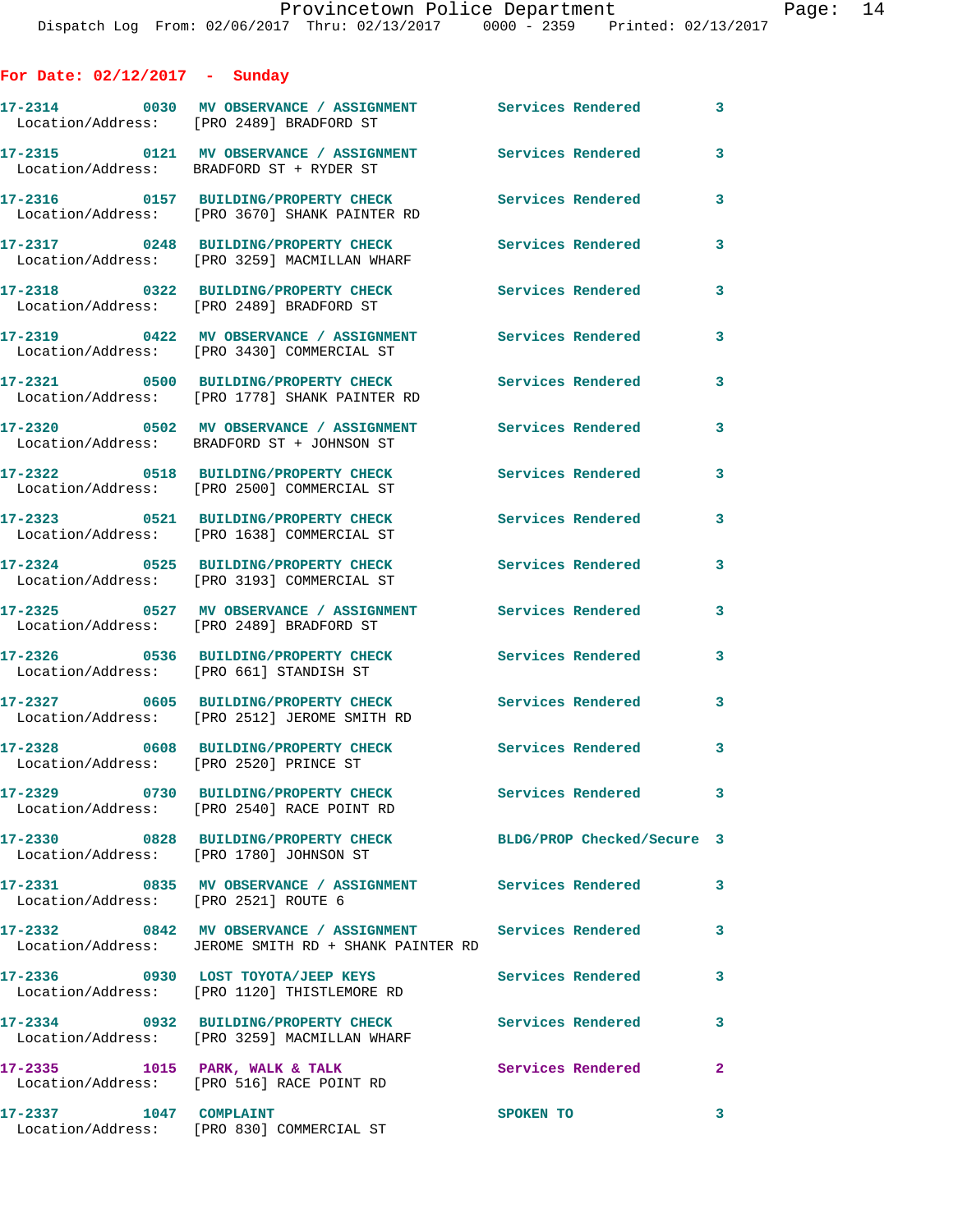Dispatch Log From: 02/06/2017 Thru: 02/13/2017 0000 - 2359 Printed: 02/13/2017

| 17-2338 1055 LOST SHED DOOR<br>Location/Address: WAREHAM ST |                                                                                                             | Services Rendered 3        |                         |
|-------------------------------------------------------------|-------------------------------------------------------------------------------------------------------------|----------------------------|-------------------------|
| 17-2340 1155 FOLLOW UP                                      | Location/Address: [PRO 1109] SOMERSET RD                                                                    | Services Rendered          | $\mathbf{2}$            |
| 17-2341 1200 911 GENERAL                                    | Location/Address: [PRO 1215] COMMERCIAL ST                                                                  | SPOKEN TO                  | -1                      |
|                                                             | 17-2342 1215 BUILDING/PROPERTY CHECK<br>Location/Address: [PRO 525] COMMERCIAL ST                           | Services Rendered 3        |                         |
|                                                             | 17-2343 1232 BUILDING/PROPERTY CHECK<br>Location/Address: [PRO 175] COMMERCIAL ST                           | BLDG/PROP Checked/Secure 3 |                         |
| Location/Address: [PRO 16] BRADFORD ST                      | 17-2344 1238 BUILDING/PROPERTY CHECK                                                                        | BLDG/PROP Checked/Secure 3 |                         |
| 17-2339 1239 HAZARDS/OIL                                    | Location/Address: [PRO 3494] BRADFORD ST                                                                    | Services Rendered          | $\mathbf{2}$            |
| 17-2345 1244 911 GENERAL                                    | Location/Address: [PRO 1215] COMMERCIAL ST                                                                  | <b>Services Rendered</b>   | $\blacksquare$          |
|                                                             | 17-2346 1305 MV OBSERVANCE / ASSIGNMENT Services Rendered<br>Location/Address: COMMERCIAL ST + SNAIL RD     |                            | $\overline{\mathbf{3}}$ |
| Location/Address: [PRO 780] BROWNE ST                       | 17-2348 1338 MEDICAL EMERGENCY/ETOH                                                                         | Services Rendered 1        |                         |
|                                                             | 17-2349 1505 WRIST INJURY<br>Location/Address: [PRO 542] SHANK PAINTER RD<br>Refer To $P/C$ : 17-15-AR      | <b>Services Rendered</b> 1 |                         |
|                                                             | 17-2350 1531 BUILDING/PROPERTY CHECK<br>Location/Address: [PRO 661] STANDISH ST                             | BLDG/PROP Checked/Secure 3 |                         |
|                                                             | 17-2351 1546 PARK, WALK & TALK<br>Location/Address: [PRO 204] COMMERCIAL ST                                 | Services Rendered          | $\mathbf{2}$            |
|                                                             | 17-2352 1800 BUILDING/PROPERTY CHECK<br>Location/Address: [PRO 3259] MACMILLAN WHARF                        | Services Rendered 3        |                         |
|                                                             | 17-2353 1836 BUILDING/PROPERTY CHECK BLDG/PROP Checked/Secure 3<br>Location/Address: [PRO 965] KIMBERLY LN  |                            |                         |
|                                                             | 17-2354 2029 BLOOD SUGAR CHECK<br>Location/Address: [PRO 542] SHANK PAINTER RD<br>Refer To $P/C$ : 17-15-AR | Services Rendered 1        |                         |
|                                                             | 17-2355 2202 BUILDING/PROPERTY CHECK<br>Location/Address: [PRO 2493] BRADFORD ST                            | BLDG/PROP Checked/Secure 3 |                         |
| 17-2356 2314 LOBBY TRAFFIC                                  | Location/Address: [PRO 542] SHANK PAINTER RD                                                                | Services Rendered 3        |                         |
| Location/Address: [PRO 16] BRADFORD ST                      | 17-2357 2355 BUILDING/PROPERTY CHECK                                                                        | BLDG/PROP Checked/Secure 3 |                         |
| For Date: 02/13/2017 - Monday                               |                                                                                                             |                            |                         |
|                                                             | 17-2358 0025 BUILDING/PROPERTY CHECK<br>Location/Address: [PRO 2483] COMMERCIAL ST                          | <b>Services Rendered</b>   | 3                       |
|                                                             | 17-2359 0028 BUILDING/PROPERTY CHECK<br>Location/Address: [PRO 2206] COMMERCIAL ST                          | Services Rendered          | 3                       |
|                                                             | 17-2360 0042 BUILDING/PROPERTY CHECK<br>Location/Address: [PRO 3259] MACMILLAN WHARF                        | Services Rendered 3        |                         |